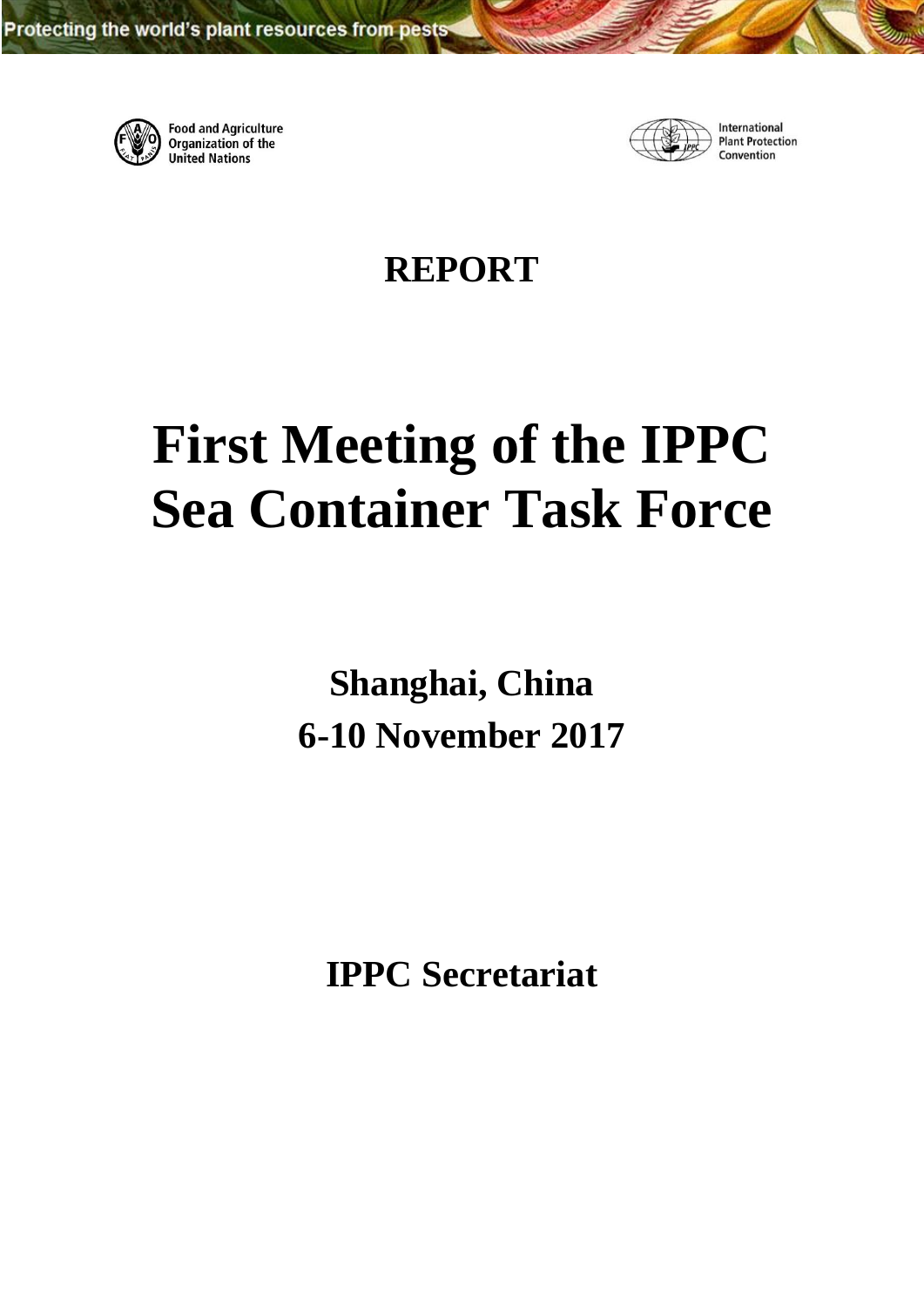The designations employed and the presentation of material in this information product do not imply the expression of any opinion whatsoever on the part of the Food and Agriculture Organization of the United Nations (FAO) concerning the legal or development status of any country, territory, city or area or of its authorities, or concerning the delimitation of its frontiers or boundaries. The mention of specific companies or products of manufacturers, whether or not these have been patented, does not imply that these have been endorsed or recommended by FAO in preference to others of a similar nature that are not mentioned.

The views expressed in this information product are those of the author(s) and do not necessarily reflect the views or policies of FAO.

#### © FAO, 2017

FAO encourages the use, reproduction and dissemination of material in this information product. Except where otherwise indicated, material may be copied, downloaded and printed for private study, research and teaching purposes, or for use in non-commercial products or services, provided that appropriate acknowledgement of FAO as the source and copyright holder is given and that FAO's endorsement of users' views, products or services is not implied in any way.

All requests for translation and adaptation rights, and for resale and other commercial use rights should be made via [www.fao.org/contact](http://www.fao.org/contact-us/licence-request)[us/licence-request](http://www.fao.org/contact-us/licence-request) or addressed t[o copyright@fao.org.](mailto:copyright@fao.org)

FAO information products are available on the FAO website [\(www.fao.org/publications\)](http://www.fao.org/publications) and can be purchased through [publications](mailto:publications-sales@fao.org)[sales@fao.org.](mailto:publications-sales@fao.org)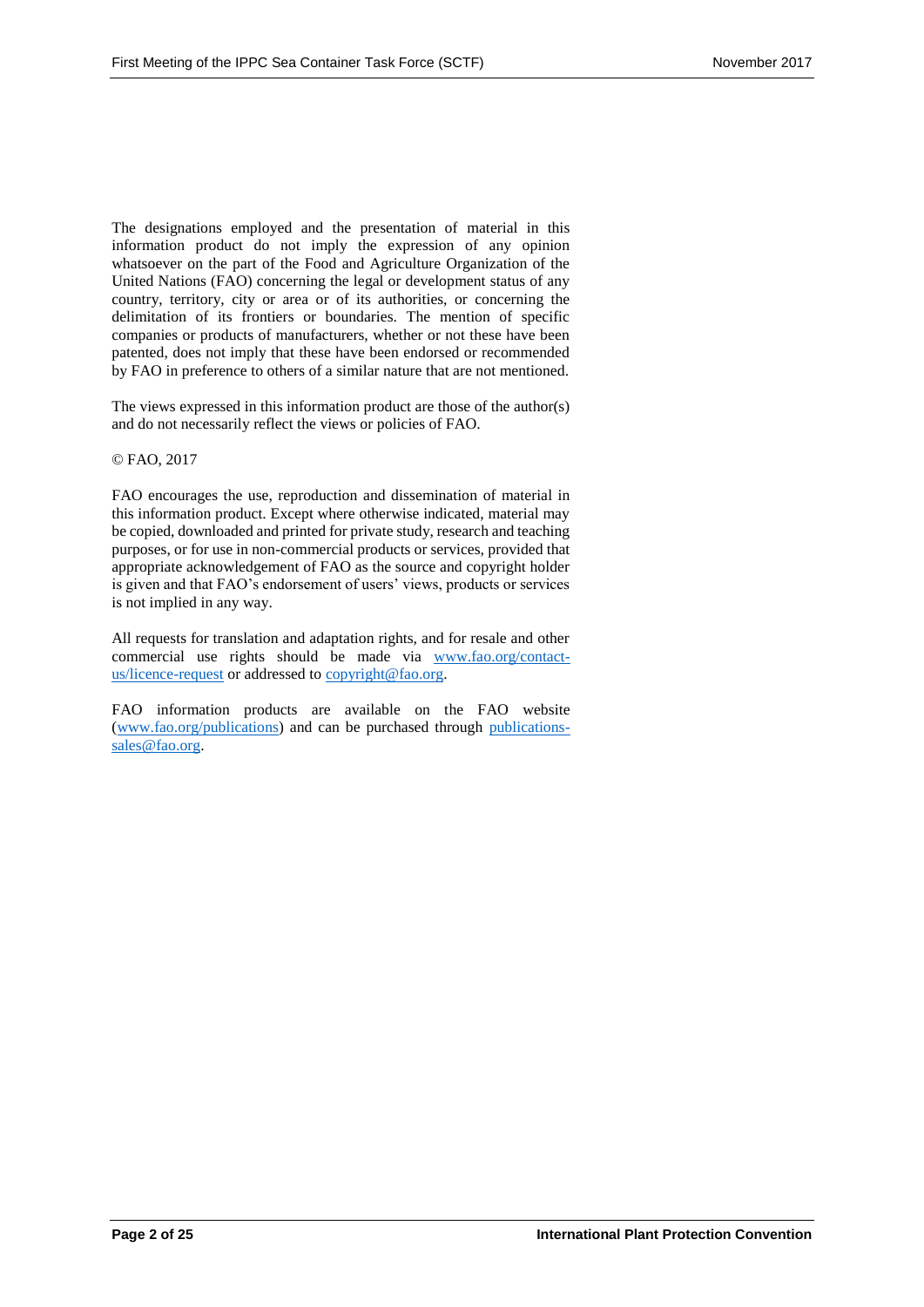# **Contents**

| 1.                                                                                                                                                                                                     |      |                                                                                           |  |
|--------------------------------------------------------------------------------------------------------------------------------------------------------------------------------------------------------|------|-------------------------------------------------------------------------------------------|--|
|                                                                                                                                                                                                        | 1.1. |                                                                                           |  |
|                                                                                                                                                                                                        | 1.2. |                                                                                           |  |
|                                                                                                                                                                                                        | 1.3. |                                                                                           |  |
|                                                                                                                                                                                                        | 1.4. |                                                                                           |  |
| 2.                                                                                                                                                                                                     |      |                                                                                           |  |
|                                                                                                                                                                                                        | 2.1  |                                                                                           |  |
|                                                                                                                                                                                                        | 2.2  |                                                                                           |  |
|                                                                                                                                                                                                        | 2.3  |                                                                                           |  |
|                                                                                                                                                                                                        | 2.4  |                                                                                           |  |
| 3.                                                                                                                                                                                                     |      |                                                                                           |  |
|                                                                                                                                                                                                        | 3.1  |                                                                                           |  |
|                                                                                                                                                                                                        | 3.2  |                                                                                           |  |
|                                                                                                                                                                                                        | 3.3  |                                                                                           |  |
| 4.                                                                                                                                                                                                     |      | Review of the IPPC SCTF Terms of Reference (ToR) and Rules of Procedure (RoP)  6          |  |
| 5.                                                                                                                                                                                                     |      |                                                                                           |  |
| Update of Current Contracting Parties (CPs)/National Plant Protection Organizations (NPPOs),<br>6.<br>Regional Plant Protection Organizations (RPPOs), Regional and International organizations<br>6.1 |      |                                                                                           |  |
|                                                                                                                                                                                                        | 6.2  |                                                                                           |  |
|                                                                                                                                                                                                        |      | Wendy Beltz, Plant Protection and Quarantine (PPQ), Animal and Plant Health Inspection    |  |
|                                                                                                                                                                                                        | 6.3  | Positive action to address potential risks of the spread of pests associated with sea     |  |
|                                                                                                                                                                                                        |      | Ms. Guanghao Gu, Shenzhen Airport Entry-Exit Inspection & Quarantine Bureau, China 8      |  |
|                                                                                                                                                                                                        | 6.4  |                                                                                           |  |
|                                                                                                                                                                                                        |      | Mr. Rama Karri, compliance Division, Department of Agriculture and Water Resources,       |  |
| 6.5                                                                                                                                                                                                    |      |                                                                                           |  |
|                                                                                                                                                                                                        |      | Mr. Frederick Makathima, Kenya Plant Health Inspectorate Service (KEPHIS), Kenya 8        |  |
|                                                                                                                                                                                                        | 6.6  |                                                                                           |  |
|                                                                                                                                                                                                        |      | Mr Theo Hesselink, Compliance and Facilitation Directorate, World Customs Organization. 9 |  |
|                                                                                                                                                                                                        | 6.7  |                                                                                           |  |
|                                                                                                                                                                                                        |      |                                                                                           |  |
|                                                                                                                                                                                                        | 6.8  |                                                                                           |  |
|                                                                                                                                                                                                        | 6.9  |                                                                                           |  |
| 7.                                                                                                                                                                                                     |      | Background information on Container Logistics - Mr Brian Rysz, Container Owners           |  |
| 8.                                                                                                                                                                                                     |      | Container Cleanliness: The CTU Code and Industry Guidelines - Mr Lars Kjaer, World        |  |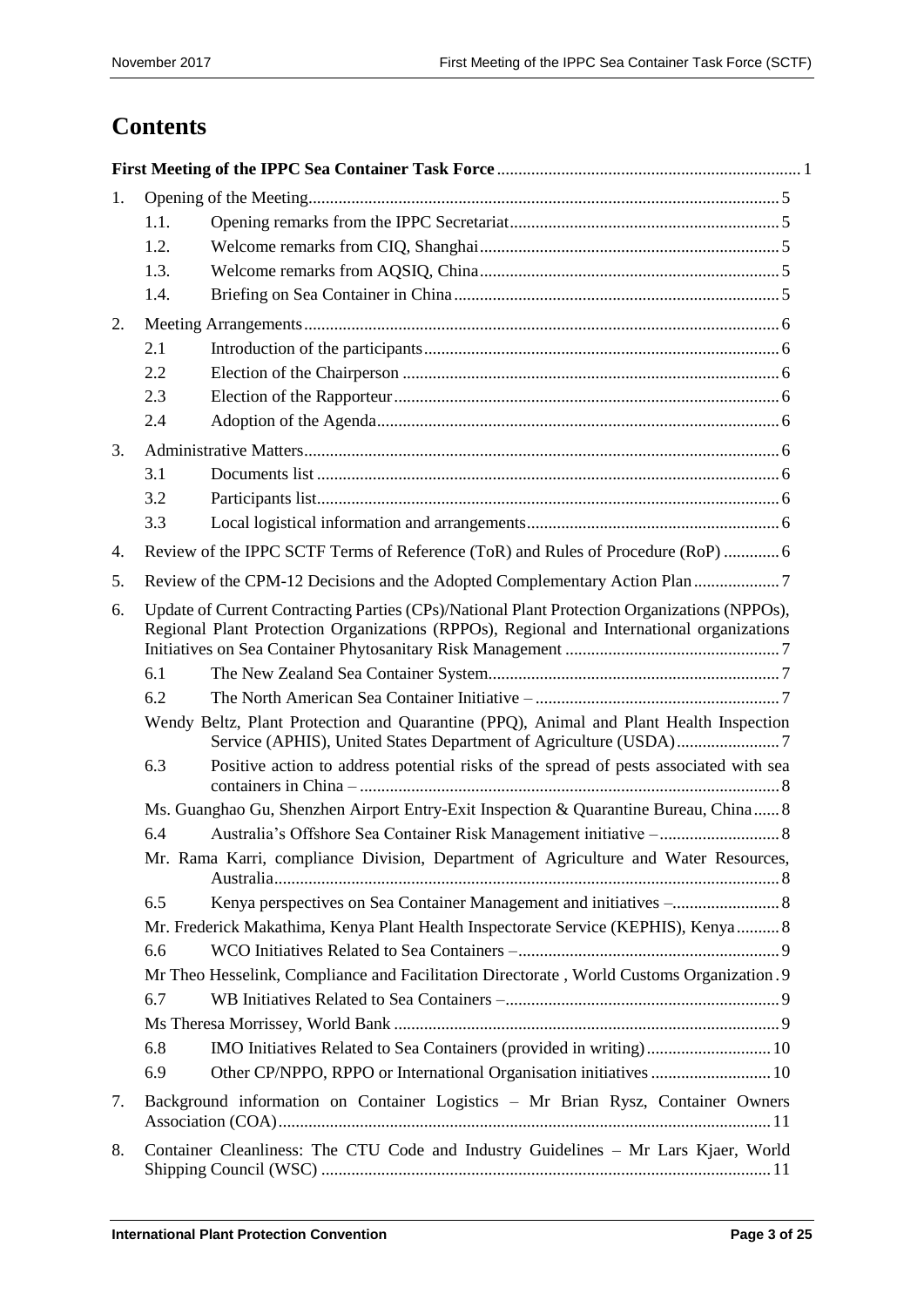|  | 10. Development of the IPPC SCTF Work Plan and Proposed Budget for 2018  12 |  |  |  |
|--|-----------------------------------------------------------------------------|--|--|--|
|  |                                                                             |  |  |  |
|  |                                                                             |  |  |  |
|  |                                                                             |  |  |  |
|  |                                                                             |  |  |  |
|  |                                                                             |  |  |  |
|  |                                                                             |  |  |  |
|  |                                                                             |  |  |  |
|  |                                                                             |  |  |  |
|  |                                                                             |  |  |  |
|  |                                                                             |  |  |  |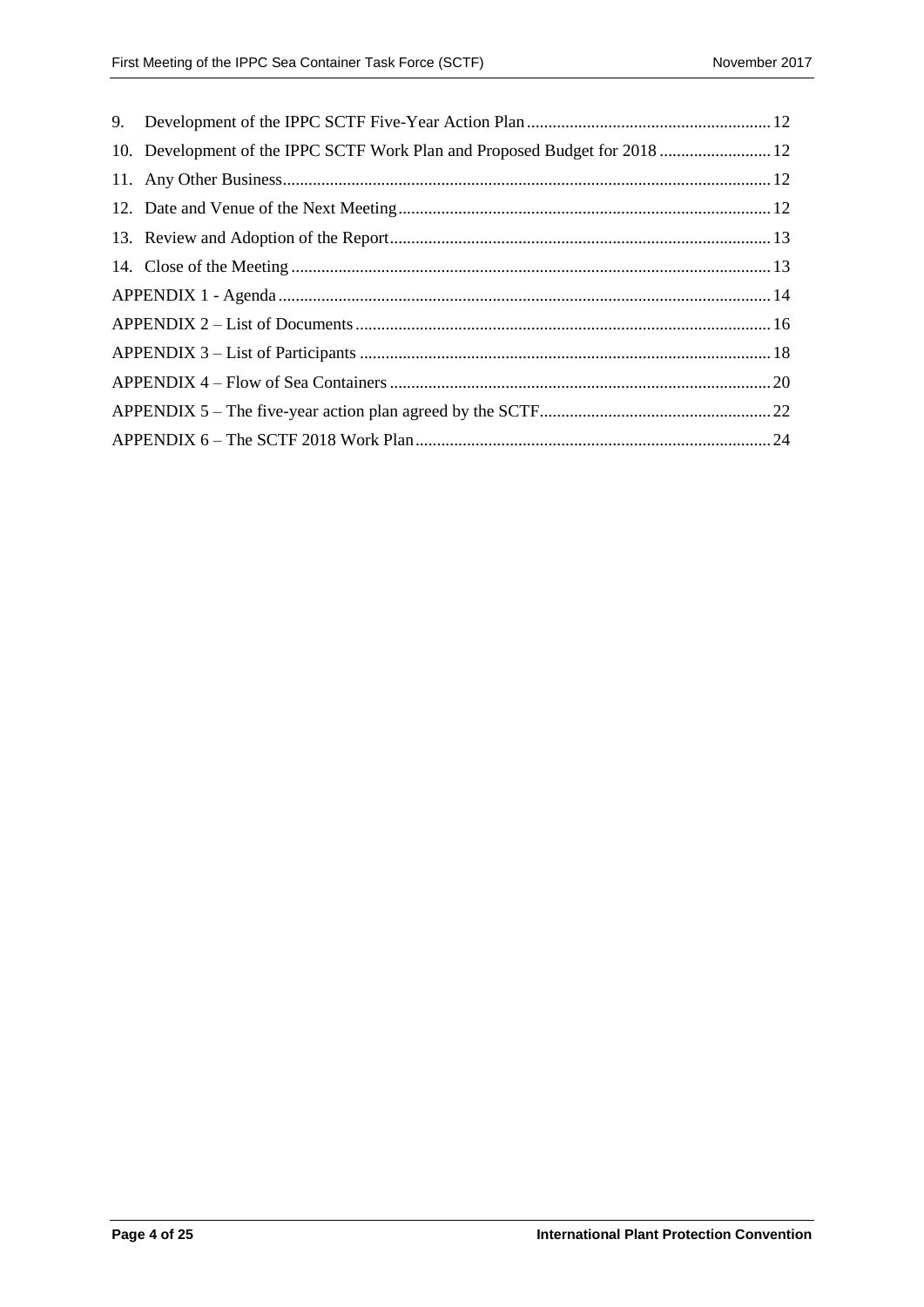# <span id="page-4-0"></span>**1.Opening of the Meeting**

# <span id="page-4-1"></span>**1.1. Opening remarks from the IPPC Secretariat**

- *[1]* Mr Jingyuan Xia, Secretary of the International Plant Protection Convention (IPPC) opened the first meeting of the Sea Container Task Force (SCTF) welcoming the participants. He introduced the senior Chinese participants Yijuan Li from General Administration of Quality Supervision, Inspection and Quarantine (AQSIQ) of the People's Republic of China, and Yucheng Zeng from China Inspection and Quarantine Services of Shanghai (SHCIQ).
- *[2]* Mr Xia noted the importance of globalization regarding the movement of goods and people stressing the importance of containers in the movement of goods in the air and over land and sea. Sea container issues are of great importance to all countries. There are social, environmental and economic benefits associated with the promotion of trade.
- *[3]* Mr Xia stressed that participants in this first meeting provided a wide representation of concerned organizations and areas and included experts from Australia, Kenya, United States (U.S.) and China along with a Bureau member (Canada) and a member from the IPPC Implementation Committee (IC) (Jordan), a regional plant protection organization (RPPO) representative, plus invited experts from industry, the former sea container expert working group (The Netherlands), the World Bank (WB), the World Customs Organization (WCO), the International Maritime Organization (IMO) (member unable to attend but a paper was provided), the Container Owners Association (COA) and the World Shipping Council (member unable to attend but a presentation was provided). The main objectives of the meeting were – to develop a five-year plan and to plan in detail for the next year's activities.
- *[4]* Mr Xia had three requests for the participants to have active participation, extensive discussion, and positive contributions.
- *[5]* Mr Xia noted that Shanghai is the largest port dealing with sea containers. He hoped that the meeting would be fruitful and successful.

# <span id="page-4-2"></span>**1.2. Welcome remarks from CIQ, Shanghai**

*[6]* Mr Yucheng Zeng, Deputy Director-General of SHCIQ, welcomed the participants of the first SCTF meeting. He said that Shanghai owes its existence to the shipping industry and has developed into the world's largest port dealing with 37.3 million TEU per annum at present and this was predicted to reach 40 million TEU shortly. This meeting should provide the IPPC and the sea container industry with innovative ideas. The port visit should provide useful experience. He wished the group a successful meeting.

# <span id="page-4-3"></span>**1.3. Welcome remarks from AQSIQ, China**

*[7]* Ms Yijuan Li, Deputy Director-General of AQSIQ welcomed the participants to Shanghai. She noted that in October 2005 China joined the IPPC. In China three departments are concerned with agriculture and trade. AQSIQ deals with trade, imports and exports. There are local CIQs – in Shanghai and Beijing. AQSIQ has been involved in many recent IPPC meetings – in Malaysia and in Africa. There are 10 experts involved in IPPC groups. Ms Li recounted some of the input supplied to IPPC work over the years. China has 7 out of the 10 largest sea container ports in the world. China has been involved in the sea container standard work since its inception and hopes to continue to contribute to the work of the IPPC. Ms Li again welcomed the participants to Shanghai and wished them a successful meeting.

# <span id="page-4-4"></span>**1.4. Briefing on Sea Container in China**

*[8]* This item was deferred to coincide with the Port and Terminal visit on Thursday 10 November.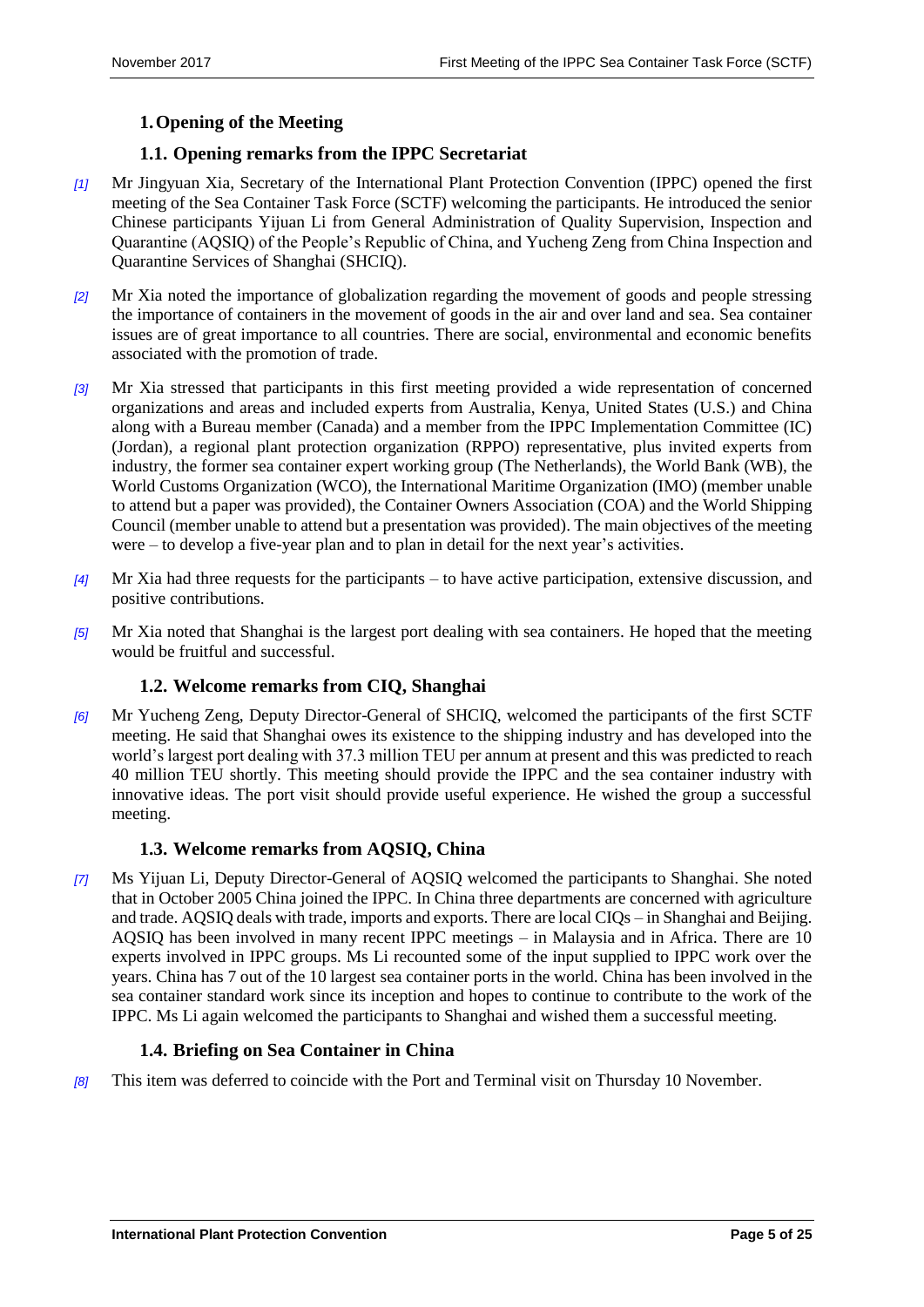#### <span id="page-5-0"></span>**2.Meeting Arrangements**

#### <span id="page-5-1"></span>**2.1 Introduction of the participants**

*[9]* Mr Mike Downes was confirmed as the SCTF coordinator. All other participants introduced themselves as part of Mr. Xia's address to the meeting.

#### <span id="page-5-2"></span>**2.2 Election of the Chairperson**

*[10]* Ms Marie-Claude Forest was nominated and confirmed as Chairperson. Mr Mamoun Albakri was nominated and confirmed as Vice Chairperson.

#### <span id="page-5-3"></span>**2.3 Election of the Rapporteur**

*[11]* Dr J. Hedley and Mr M. Downes were nominated and confirmed as rapporteurs.

#### <span id="page-5-4"></span>**2.4 Adoption of the Agenda**

*[12]* The Agenda was adopted without change (APPENDIX 1).

#### <span id="page-5-5"></span>**3.Administrative Matters**

#### <span id="page-5-6"></span>**3.1 Documents list**

*[13]* The documents list is in APPENDIX 2.

#### <span id="page-5-7"></span>**3.2 Participants list**

- *[14]* See attached participants list (APPENDIX 3).
- *[15]* Noted that Mr Lars Kjaer, World Shipping Council (WSC), and Mr Ezequiel Ferro, SC representative, were unable to attend. Three AQSIQ observers were attending the first SCTF meeting. The participants list was updated accordingly.
- *[16]* Ms Gu noted that there is currently no representative from the shipping side of the Sea Container industry on the SCTF membership and she would like the Bureau to consider this. She will send the name of the Chinese sea container industry representative shortly for the Bureau to review at its December conference call. Local logistical information and arrangements were discussed.

#### <span id="page-5-8"></span>**3.3 Local logistical information and arrangements**

*[17]* Mr Zhongbin Cheng advised the participants regarding meeting arrangements, including the field trip, meal arrangements, welcome banquet etc. and some recommendations on local attractions and transport.

# <span id="page-5-9"></span>**4.Review of the IPPC SCTF Terms of Reference (ToR) and Rules of Procedure (RoP)**

- *[18]* The chair went through document *05 SCTF\_2017\_Nov* on the Terms of Reference and Rules of Procedure outlining the scope, coordinator roles, SCTF key functions and membership.
- *[19]* It was noted that the SCTF reports to the IC, which reports to the Commission on Phytosanitary Measures (CPM). A final report from the SCTF on Sea Container Complementary Action Plan is due by 2021.
- *[20]* The WCO representative advised that WCO is not the owner of the Code of Practice for Packing of Cargo Transport Units (CTU Code); the International Maritime Organization (IMO), the International Labour Organization (ILO) and the United Nations Economic Commission for Europe (UNECE) are. The IMO representative will cover this aspect when attending an SCTF meeting. The ToR was revised to include an IMO representative (as CTU Code manager).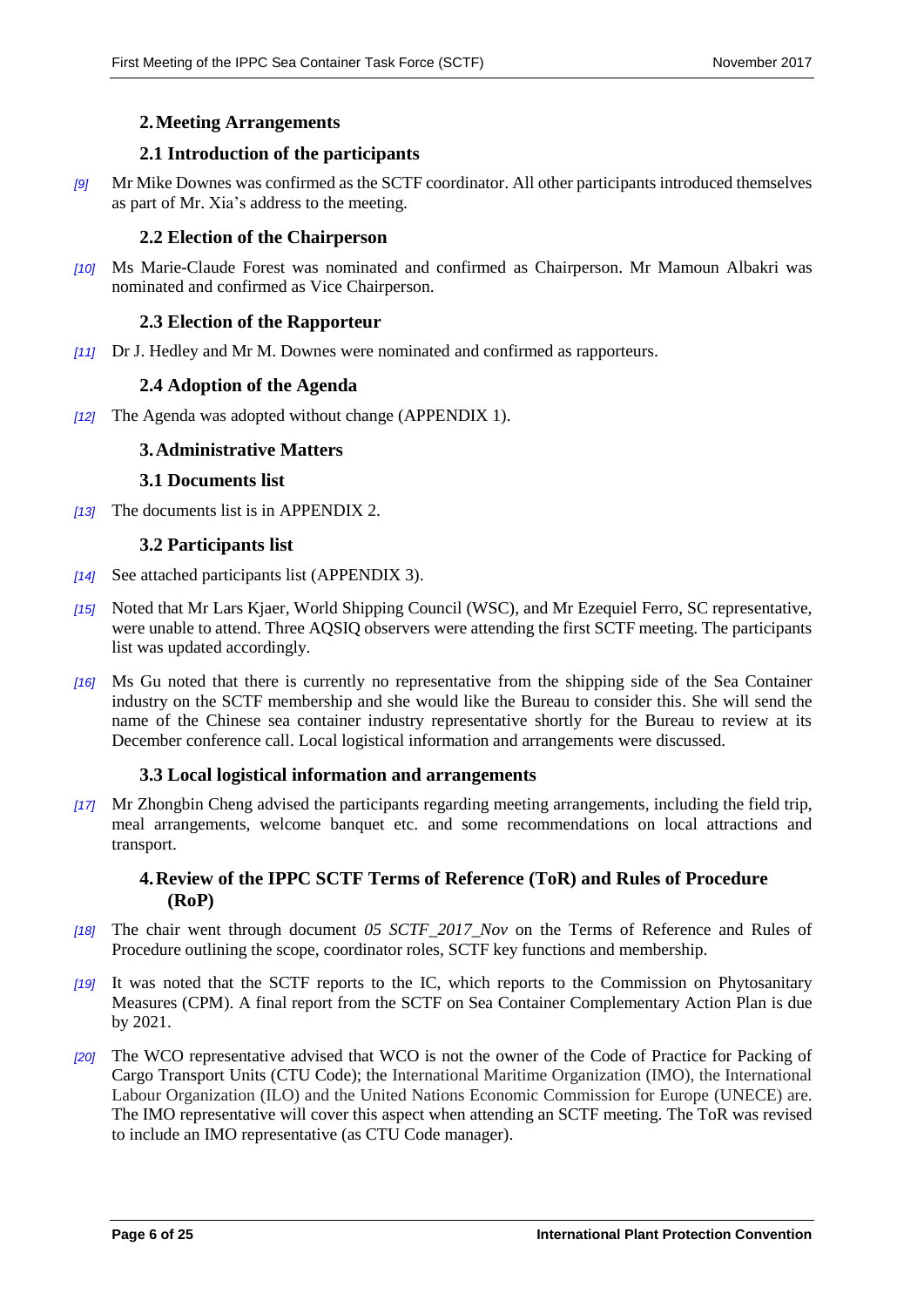*[21]* It was requested to amend under Invited experts "World Seas Containers" to read "World Shipping Council" in the ToR. One member proposed to add one expert from the Global Shippers Forum to ensure shippers are part of the discussion on risk management for sea containers.

#### <span id="page-6-0"></span>**5.Review of the CPM-12 Decisions and the Adopted Complementary Action Plan**

*[22]* These items were briefly reviewed. No questions arose.

# <span id="page-6-1"></span>**6. Update of Current Contracting Parties (CPs)/National Plant Protection Organizations (NPPOs), Regional Plant Protection Organizations (RPPOs), Regional and International organizations Initiatives on Sea Container Phytosanitary Risk Management**

#### <span id="page-6-2"></span>**6.1 The New Zealand Sea Container System**

**Sea container system including the Sea container hygiene system** – Dr. S. Waghorn, Ministry for Primary Industries (MPI), New Zealand

*[23]* To deal with the high level of contamination of sea containers from the Pacific required a great deal of resource from MPI. The system was developed to lower this input.

#### **New Zealand's sea container import system**

*[24]* Dr Waghorn described the import sea container system using transitional facilities. Sea containers shippers have to supply a sea container declaration form – declaring freedom from pests and wood packaging. The declaration is the responsibility of the exporter via the shipping line. If the contents are deemed to be of risk they are sent to the appropriate facility. Industry works well with MPI. Now risk assessments are done before inspection. Accredited persons can carry out inspections for low risk. Medium risk may be inspected at a wharf or transitional facilities. High-risk items processing was described.

#### **Aspects of a basic system for clean sea containers –** Dr. J. Hedley, MPI, New Zealand

*[25]* The movement of sea containers and the opportunities for decontamination was discussed. If a sea container cleanliness system were to have the support of industry it would have to provide the benefit of facilitating sea container clearance. For that to happen, NPPO would have to be able to see some notification that said the sea container had been found to be clean. Therefore, a basic sea container cleanliness system would include the identification of the place of inspection and the inspection agency, the notification of the cleanliness of sea containers – possibly using the WCO Data Model - and a compliance system to check on the inspections undertaken by industry.

#### <span id="page-6-3"></span>**6.2 The North American Sea Container Initiative –**

<span id="page-6-4"></span>Wendy Beltz, Plant Protection and Quarantine (PPQ), Animal and Plant Health Inspection Service (APHIS), United States Department of Agriculture (USDA)

- *[26]* The initiative was developed from an agreement between the U.S. and Canada. The provided presentation was discussed. The difficulty with under-side examination of sea containers was noted. The initiative has a large number of participants from the U.S. and Canada. The idea is to understand the phytosanitary risks of sea containers and the movement of sea containers. Ms Beltz presented a Sea container cleanliness bulletin for industry and the public. Industry seems to be supportive of this initiative. The presentation was welcomed by the participants.
- *[27]* The USDA and the CFIA are currently struggling with measuring the effect of the CTU code and are developing an outreach programme. However, they are working on data gathering and a plan is to be developed.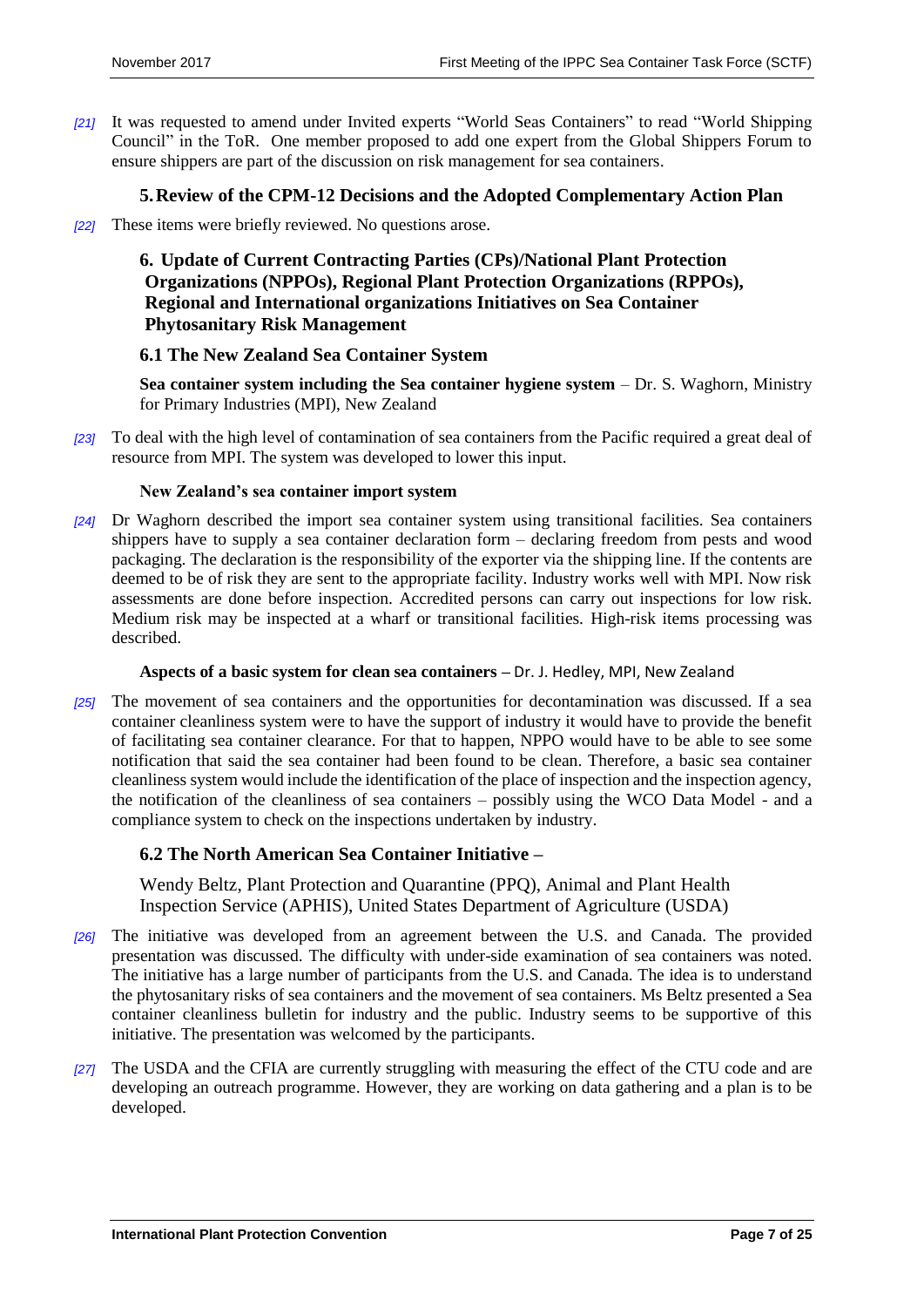# <span id="page-7-0"></span>**6.3 Positive action to address potential risks of the spread of pests associated with sea containers in China –**

#### <span id="page-7-1"></span>Ms. Guanghao Gu, Shenzhen Airport Entry-Exit Inspection & Quarantine Bureau, China

- *[28]* Ms Gu showed a number of slides of contaminated sea containers. China trades with 150 countries. The plant findings were noted and included maize weevil, *Tribolium*, Arachnida, *Diptera* and *Lasioderma*. Ms Gu went on to describe the establishment of projects and research for a national standard in China. There are three projects – rules for plant quarantine for import containers, for export containers and a guide for a plant health system for both import and export sea container depots. There has been communication with industry with information on the risk of pest movement with sea containers. Two local Shenzhen Municipal local standards have been approved to be established.
- *[29]* Ms Gu noted three recommendations for the implementation of the complementary action plan: the promotion of New Zealand's experiences, cooperation under the framework of the action plan, and joint work to accomplish the sea container complementary action plan.

#### <span id="page-7-3"></span><span id="page-7-2"></span>**6.4 Australia's Offshore Sea Container Risk Management initiative –**

Mr. Rama Karri, compliance Division, Department of Agriculture and Water Resources, Australia

- *[30]* Mr Karri provided a background to the Australian situation. He discussed the risk management approach using modelling. There are two systems operating – the Sea Container Hygiene System operated by industry and government officials. Other agreements, such as one with Mauritius, established standards with the NPPO involved dealing with pest free areas and surveillance systems. The benefits of the systems were noted – with the associated cost savings for industry (\$2-300 per sea container).
- *[31]* Risk assessment is based on country of origin, offshore risk management and destination in Australia. There is differentiation between urban and rural areas. In rural areas 100% inspection is undertaken because contamination once introduced is difficult to contain and eradicate. Risk managed offshore guarantees protection for Australia whereas risk managed on arrival will not work especially for highly mobile pests.

#### <span id="page-7-4"></span>**6.5 Kenya perspectives on Sea Container Management and initiatives –**

<span id="page-7-5"></span>Mr. Frederick Makathima, Kenya Plant Health Inspectorate Service (KEPHIS), Kenya

- *[32]* Mr Makathima noted that the Kenyan NPPO feels that a common standard is needed to provide guidance. Mombasa is the major seaport that deals with goods for Uganda, Rwanda, Burundi, and the Democratic Republic of the Congo. Most containers are devanned at the port.
- *[33]* Between 2014 and 2016 there were 10,000 containers of phytosanitary concern; 84 containers with interceptions of pests, soil etc. Soil is prohibited. They have also found large grain borer, *Bactrocera invadens*, papaya mealybug – some 334 pests in the recent past. There is concern about Khapra beetle and Asia Gypsy Moth.
- *[34]* The biosecurity strategy includes pre-border measures, border measures and post border measures. Diagnostic capability is available.
- *[35]* There is a proposal on the bio-security risk for sea containers surveillance will be carried out at Mombasa, with 1000 containers included in the study. It will look at soil and plant debris, pests etc. and evaluate level of cleanliness internally and externally. Risk categories and geographic zones will be consideredThe way forward would include common standard, treatments, profiling with a database, and new techniques for conducting inspections – e.g. probe camera and sniffer technology.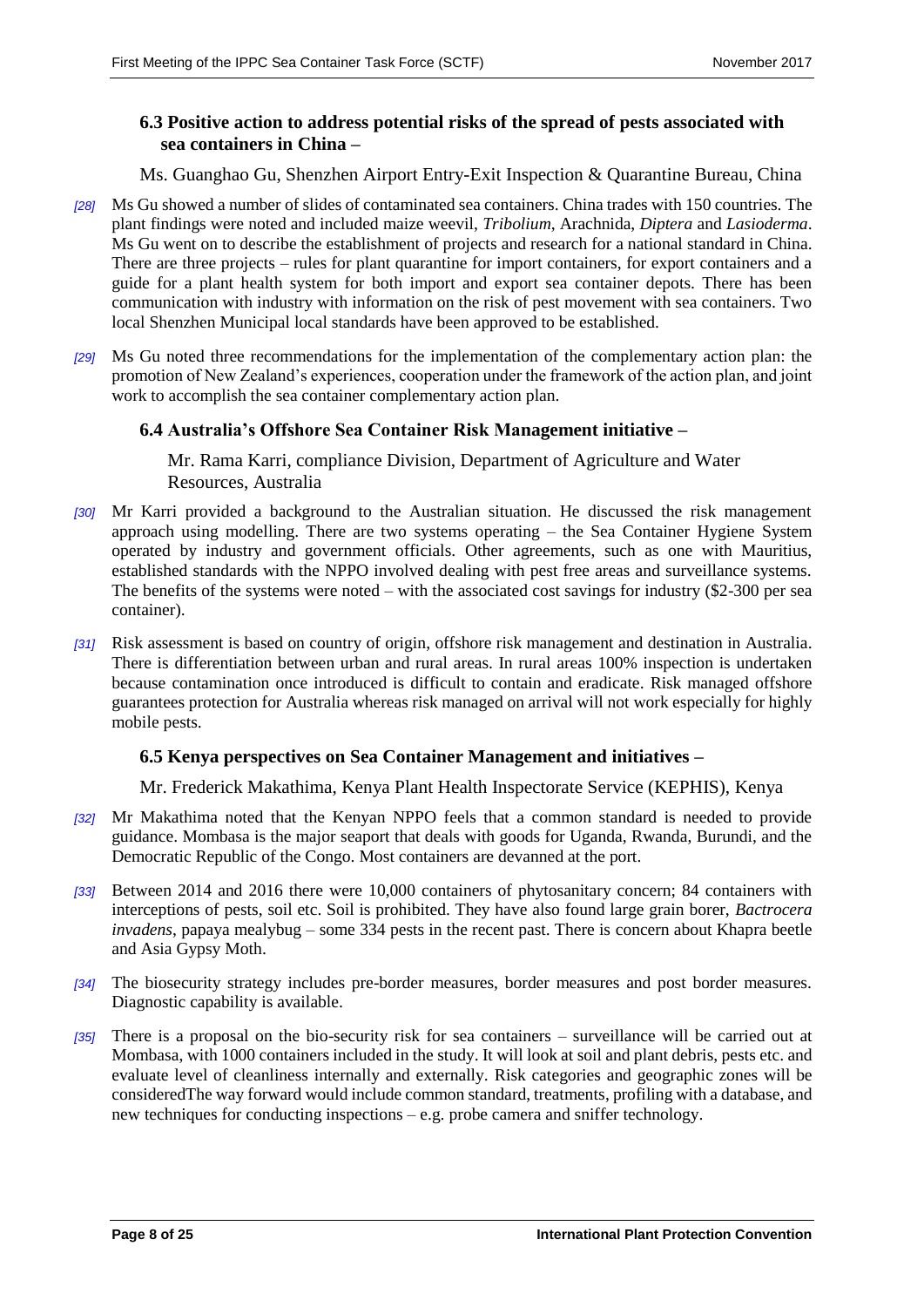# <span id="page-8-0"></span>**6.6 WCO Initiatives Related to Sea Containers –**

<span id="page-8-1"></span>Mr Theo Hesselink, Compliance and Facilitation Directorate , World Customs Organization

- *[36]* Established in 1947, the Customs Cooperation Council became the World Customs Organization (WCO) in 1997. It covers 97% of world trade. The organization was outlined. Rules and standard setting are the main objectives. Import duties are not the big issues any more. However, revenue collection is more important for developing countries. Society protection and trade facilitation are most important areas. After 2001 security became more important with risk management being applied early in the process.
- *[37]* WCO and the Container Convention this convention deals with the movement of sea containers in terms of customs treatment. The convention is from 1972. The SAFE Framework of standards to Secure and Facilitate Global Trade (SAFE Framework) covers a.o. the security of supply chains. It is a joint industry-government system. The 2005 global framework of standards have been adopted but is not a binding text. Standards with facilitation lead to certainty and predictability. This enables integrated and harmonized supply chain management, enhances the role, functions and capabilities of Customs, and strengthens security.
- *[38]* SAFE Framework is consistent with Revised Kyoto Convention (RKC), and recommends progressively phased approach, and is applicable to all modes of transport. It has four core elements: advanced electronic information; risk management, outbound inspection, business partnerships.
- *[39]* Mr Hesselink then discussed the three pillars of SAFE Framework. Risk management systems are applied with targeting and communication. There are still problems with employee integrity. With customs and business partnerships – there can be partnership programmes with Authorized Economic Operators (AEOs) – with control at a lower rate. The idea is to provide for joint efforts of Customs and AEOs to maximize security and facilitation. AEOs can include virtually any operator in trade.
- *[40]* The AEO programme could be interesting for the IPPC. It is being used with the International Civil Aviation Organization (ICAO). It could be used by other government agencies. It was noted that the efficiency of the import or export programmes affects the cost of the items and the preference of trade partners. The single window environment needs cooperation and fully operational government bodies.

# <span id="page-8-2"></span>**6.7 WB Initiatives Related to Sea Containers –**

#### <span id="page-8-3"></span>Ms Theresa Morrissey, World Bank

- *[41]* Many trade facilitation programmes are operating at the moment in 90 countries costing \$7.2 billion. Variations in export and import document compliance were described.
- *[42]* Border and document clearance takes the time. An example of Papua New Guinea coffee was discussed – with coffee fumigation and inspection and sea container suitability.
- *[43]* The WTO Trade Facilitation Agreement (TFA) is about simplification, standardization and harmonization. Logistics costs have a disproportionate burden for smaller firms. Some of the common bottlenecks were described – lack of awareness by traders of procedures, outdated legislation, lack of capacity internally, lack of an integrated approach to risk management for border clearance, and duplicate checking of documents. The different time scales for compliance were noted. There are three categories. There must be a governance model across agencies.
- *[44]* The national Trade Facilitation Committee (TFC) has a role in accordance with the TFA to set the scope and objectives to meet national trade priorities, to oversee the development of action plans, etc.
- *[45]* Common challenges include lack of IT capacity, the need to focus on permits, licensing approval and inspection agencies etc. Sea container initiative challenges include: TFC with private sector participation, lack of regulatory agency capacity, lack of equipment etc.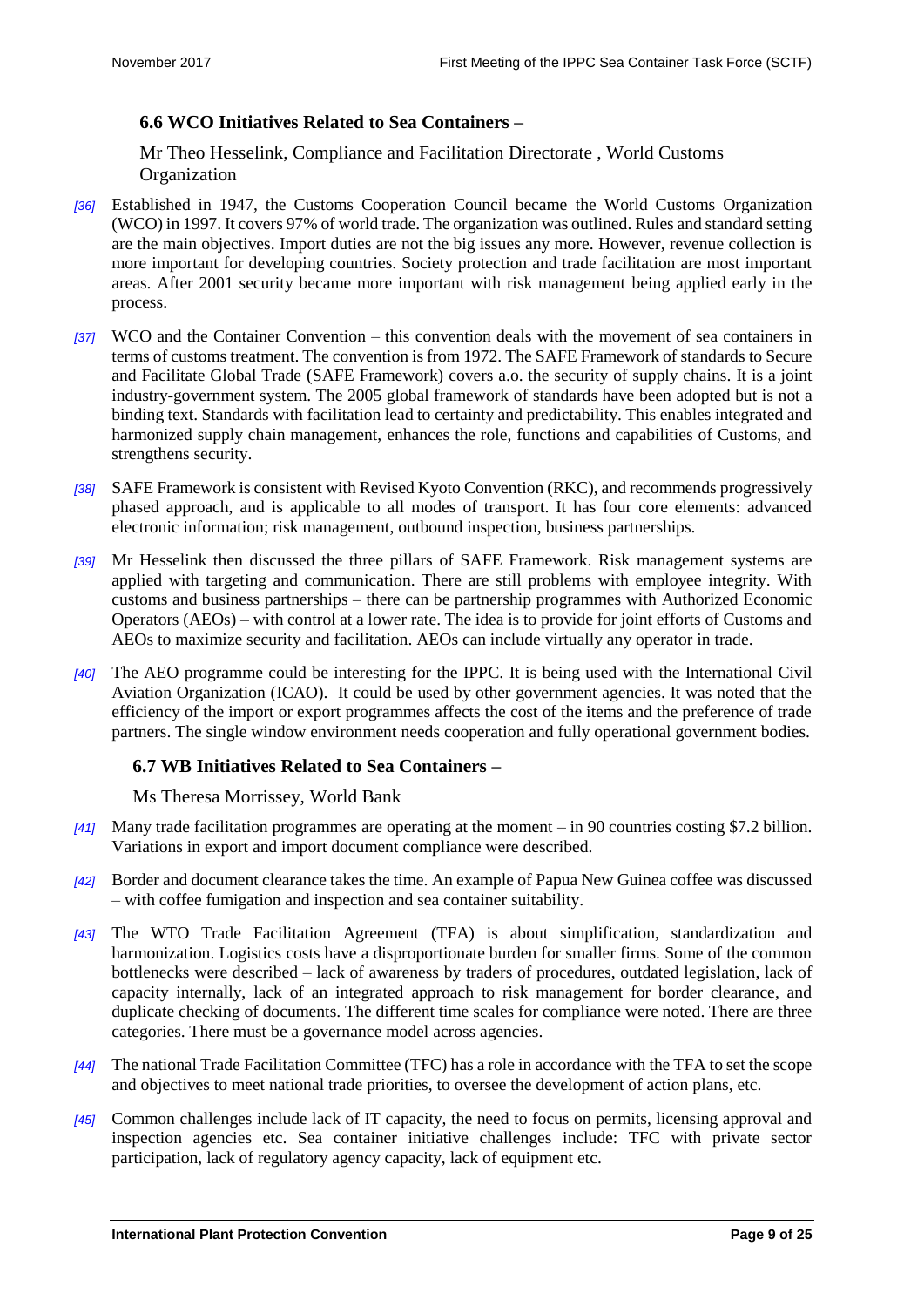- *[46]* The TFA Opportunities include: improved border agency cooperation, better engagement with traders and logistics providers, cooperation and coordination with risk management. Sea container initiatives opportunities include: coordination with border agencies on risk management and coordinated inspection, education of traders and logistic providers, the single window IT connecting to Sanitary Phytosanitary (SPS) agency systems for more timely information, improved quality of data, enhanced regulatory environment etc. It was suggested that adding a 100% phytosanitary certificate requirement would blow out processing export times for developing countries whereas the TFA talks about cutting export times for perishable goods.
- *[47]* It was noted that there is political will to help trade facilitation without detracting from the purpose of SPS agreements and there are funds to streamline border activities to facilitate consignment movement. It is a WB observation that many developing countries legislation only covers inspection of products in containers but not phytosanitary risks associated with the container itself.

# <span id="page-9-0"></span>**6.8 IMO Initiatives Related to Sea Containers** (provided in writing)

- *[48]* The IMO was unable to send a representative to the meeting however they provided broadly supportive comments as per the following précis:
- *[49]* It is agreed that the CTU code is Safety focused however the CTU Code holds a recommendatory status only therefore it is not mandatory for Member States.
- *[50]* Environmental matters under IMO's purview today are limited to the protection of Marine Environment. In order to include in the CTU Code recommendations or reference to be observed in relation to spread of pests a common understanding and interagency collaboration would be required on the way forward. Examples:
	- Revised Recommendations on the safe use of pesticides in ships (MSC.1/Circ.1358)
	- Recommendations on the safe use of pesticides in ships applicable to the fumigation of cargo holds (MSC.1/Circ.1264);
	- Revised Recommendations on the safe use of pesticides in ships applicable to the fumigation of cargo transport units (MSC.1/Circ.1361)
- *[51]* The above recommendations are references contained in the Supplement to the mandatory International Maritime Dangerous Goods Code (IMDG) Code.
- *[52]* This approach may not be the preferred SCTF one but may help to determine what countries would like to do regarding IPPC provisions in relation to sea transportation instruments.
- *[53]* If a formal proposal is to be put forward to IMO for consideration/cooperation/collaboration, a new output would be required in the Maritime Safety Committee (MSC) to modify the informative materials of the CTU Code, then the proposal could be referred to the Sub-Committee on carriage of cargoes and containers (CCC) and only MSC could approve any changes. For changes to the CTU Code the same process applies but all three agencies would have to approve the final changes. In the case of the CTU Code IMO would inform ILO and UNECE so that they could participate in the work.
- *[54]* Any Member State or FAO (UN Agency (i.e. governmental)) can propose a new output to MSC. NGOs need a sponsor to make such proposals.
- *[55]* Note also, that the requirement for a new certificate of control related to plant health and Invasive Alien Species, if decided by IPPC, will directly affect the Convention on Facilitation of International Maritime Traffic (FAL Convention) dealing with the clearance of ships, crews, passengers and cargo, effective port operation and vessel' turnaround.

# <span id="page-9-1"></span>**6.9 Other CP/NPPO, RPPO or International Organisation initiatives**

*[56]* Mr Horn (Europe/Netherlands) advised that there are more complex trade flows in Europe than for other regions e.g. Australia and New Zealand. The situation is quite different amongst EU member states.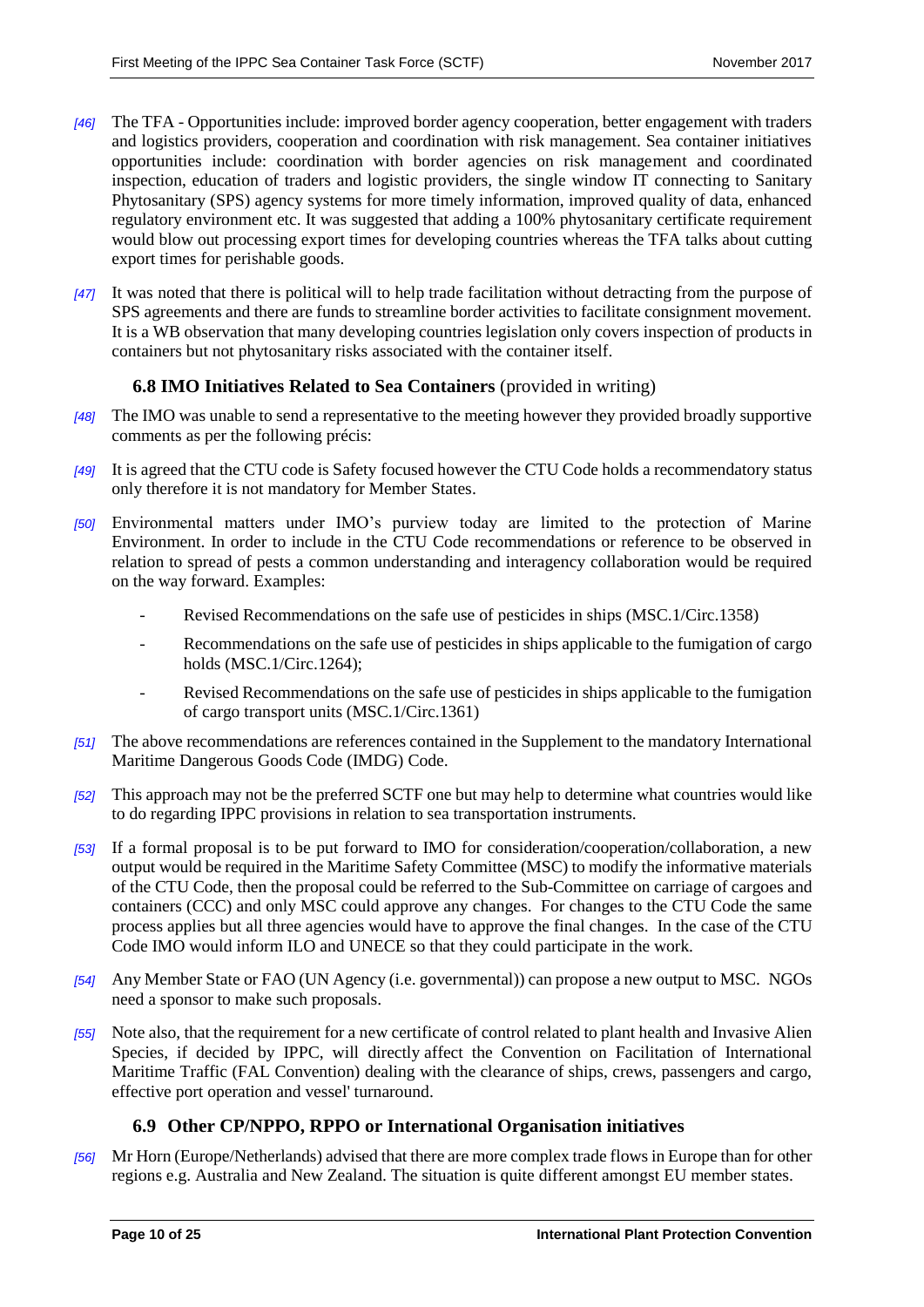*[57]* There are sporadic issues with the inside of containers including soil inside reefer containers. The outside is not inspected for cleanliness. Inside inspection often does not entail going inside a container and adding a requirement to actually enter to inspect would entail huge extra cost and time. Enhanced depot inspection may be the compromise position accepting that contamination may occur later or elsewhere.

# <span id="page-10-0"></span>**7. Background information on Container Logistics – Mr Brian Rysz, Container Owners Association (**COA)

- *[58]* The COA was established in 2004. It has 179 members of which 26 are shipping lines.
- *[59]* Mr Rysz discussed sea container movement. Sea containers sizes are generally 20ft or 40ft and built to comply with ISO rules. The common terms (depot, terminal etc.) were outlined. The commonly understood flow of sea containers was described. There is an entry-depot inspection undertaken by a qualified person who inspects for defects (practical and cosmetic) and the interior. It takes 3 minutes for a 12-sided inspection. Most shipping companies firms have the same guidelines. If dirty, the sea container will be cleaned. When taken by the hirer, it has to meet the hirer's requirements of cleanliness.
- *[60]* Sea Container flows can be complex and may involve multiple transport modes and border crossings, multiple actors and control points. The only opportunity for full inspection and cleaning is at repair depots. This is the only time the shipping firm knows what is going on and has control of the sea container.
- *[61]* The packing of sea containers is the hirer's business there are stuffing guidelines but that is all. The shipping firms do not have control over terminals or ports.
- *[62]* The presentation engendered a large amount of discussion of various points including interchange points, inspection, cleaning, packing and the complexity of container flows. It was noted that a huge number of containers are shipped empty to the next load port without inspection or cleaning at the port of departure.
- *[63]* Clarification on the percentages of containers associated with the four main flows demonstrated was requested and Mr Horn provided an illustrative slide (attached under Appendix 4) for clarification. Mr Rysz will provide the requested percentages based on the flows associated with his employing company, which is deemed to be representative of the majority of container flow patterns.

# <span id="page-10-1"></span>**8.Container Cleanliness: The CTU Code and Industry Guidelines – Mr Lars Kjaer, World Shipping Council (**WSC)

- *[64]* This was delivered by Mr Mike Downes on behalf of Mr Lars Kjaer, WSC.
- *[65]* The WSC was formed in 2000; its current membership accounts for 90% global liner capacity.
- *[66]* Liner shipping is transport over a regular route on a fixed schedule. There are over 300 weekly services connecting main trade lanes. 6050 ships on these routes. Sea container ships transport 60% of value of seaborne trade.
- *[67]* The CTU Code was produced because the former guidelines were out of date and has not effectively addressed the danger of unsafe or deficient packing practices. The former guidelines also did not take account of trade developments, including new techniques and technologies. Nor were they easily accessible. The ILO, UNECE and the IMO produced it in cooperation with industry and it was approved in 2014. It is a voluntary instrument – a best practice guide – with no mandatory requirements. There is an associated IMO Circular on Due Diligence giving guidance to in particular shippers on the selection of CTU providers.
- *[68]* The most important paragraph was noted "all persons involved in the movement of CTUs also have a duty to ensure, in accordance with their roles and responsibilities in the supply chain, that the CTU is not infested with plants, plant products, insects or other animals."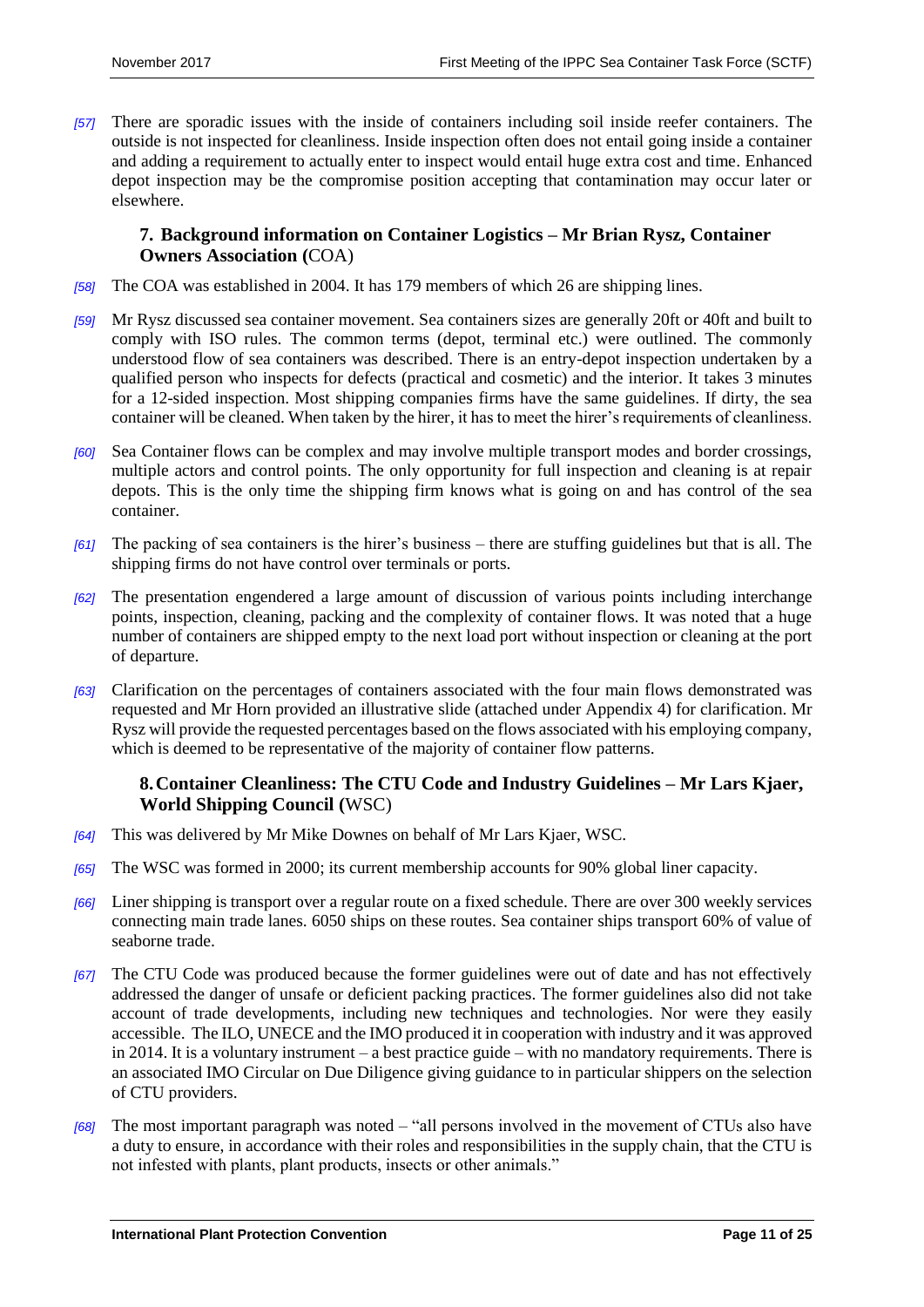- *[69]* The IPPC Recommendation CPM-10/2015/01 on Sea Containers 2015 confirms "The packing of sea containers with cargo is the most likely stage in the sea container supply chain at which sea contamination can occur". It encourages NPPOs to support the implementation of the relevant parts of the CTU Code. It sets out the principle that any measures to mitigate pest contamination risk should be justified, practical and proportionate.
- *[70]* The WSC, the Institute of Container Lessors (IICL), COA and the International Cargo Handling Coordination Association (ICHCA) produced joint Industry Guidelines for Cleaning of Containers. These guidelines apply when the container is in the container operator's direct control, i.e. is in a container depot. It was noted that the awareness of the CTU Code is currently low. Industry has launched a campaign to promote the CTU Code, including container cleanliness, and calls on governments to participate in tat education and outreach effort.

# <span id="page-11-0"></span>**9.Development of the IPPC SCTF Five-Year Action Plan**

- *[71]* With the guidance of the Chairperson the group reviewed again the CPM Complementary Action Plan and SCTF ToR.
- *[72]* It was agreed that there are two distinct work streams for the SCTF: 1) Monitoring CTU code implementation, and 2) Communication/raising awareness activities
- *[73]* It was further agreed to use "Today" as a baseline for monitoring and to continue with current monitoring and data gathering over the 5-year period.
- *[74]* The five-year action plan agreed by the SCTF is available in the APPENDIX 5.

# <span id="page-11-1"></span>**10. Development of the IPPC SCTF Work Plan and Proposed Budget for 2018**

*[75]* The group reviewed the current status i.e. "What do we know" and discussed various points related to this. Subsequent to the discussion a number of action points were agreed as follow, which constitute the 2018 Work Plan. The SCTF 2018 Work Plan is available in the APPENDIX 6.

# **11. Any Other Business**

- <span id="page-11-2"></span>(1) A question arose pertaining to the languages that the CTU Code is available in. It is subsequently confirmed that the IMO/ILO/UNECE Code of Practice for Packing Cargo is available in English, French, Arabic, Chinese, Russian, Spanish and German languages.
- (2) A similar question arose pertaining to the Joint Industry Guidelines for Cleaning of Containers. At this point the Guidelines are only available in English.
- (3) The Chair and Members recommended keeping the composition of the SCTF fixed and as stable as possible. In that respect the continued participation of Dr. John Hedley is regarded as hugely valuable and approval for this including associated funding will be sought to allow him to attend future meetings.
- *[76]* The group recommended to add further experts to the current SCTF membership and, if agreed, to provide timely suitable nominations for the CPM Bureau.
	- (4) Inviting a Chinese industry expert: China will recommend a representative from the Chinese industry for subsequent approval by the Bureau and attendance at SCTF meetings. It was recommended to invite representation from the Global Shippers Forum as mentioned under section 4. Missing industry representative. It was noted that a shipping industry representative (from a shipping company) has not been nominated in addition to a COA representative. This would need to be considered by the Bureau.

# <span id="page-11-3"></span>**12. Date and Venue of the Next Meeting**

*[77]* The next SCTF face to face meeting will be in Shenzhen, China and is likely to be a week earlier than the 2017 meeting with inter-sessional conference calls in January 2018 and May-June 2018 (specific dates to be determined).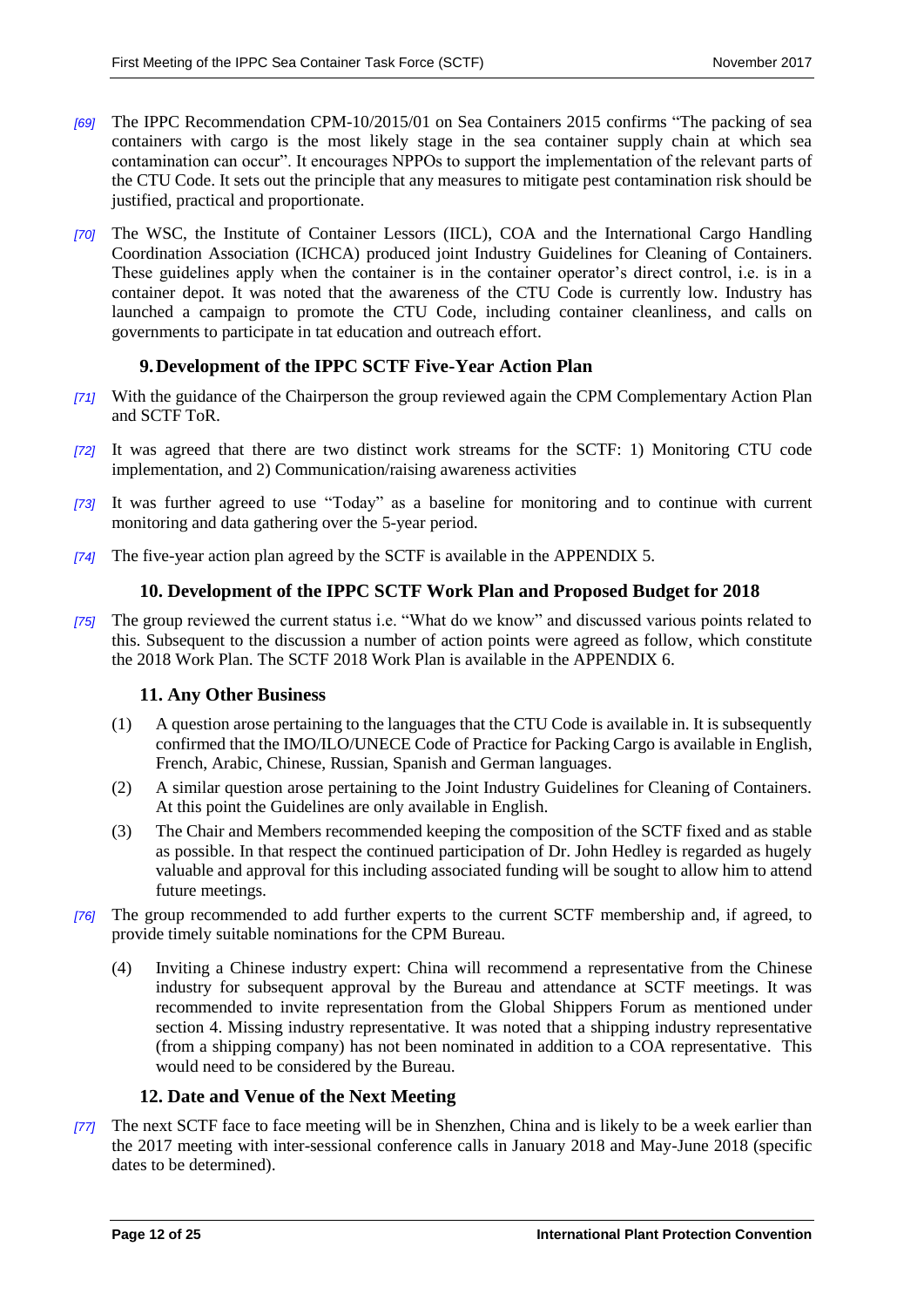# <span id="page-12-0"></span>**13. Review and Adoption of the Report**

*[78]* The report was not available by close of meeting and was subsequently distributed, reviewed and adopted by the SCTF members by correspondence.

# <span id="page-12-1"></span>**14. Close of the Meeting**

*[79]* The meeting was closed by the Chair at 3pm Friday 10 November 2017.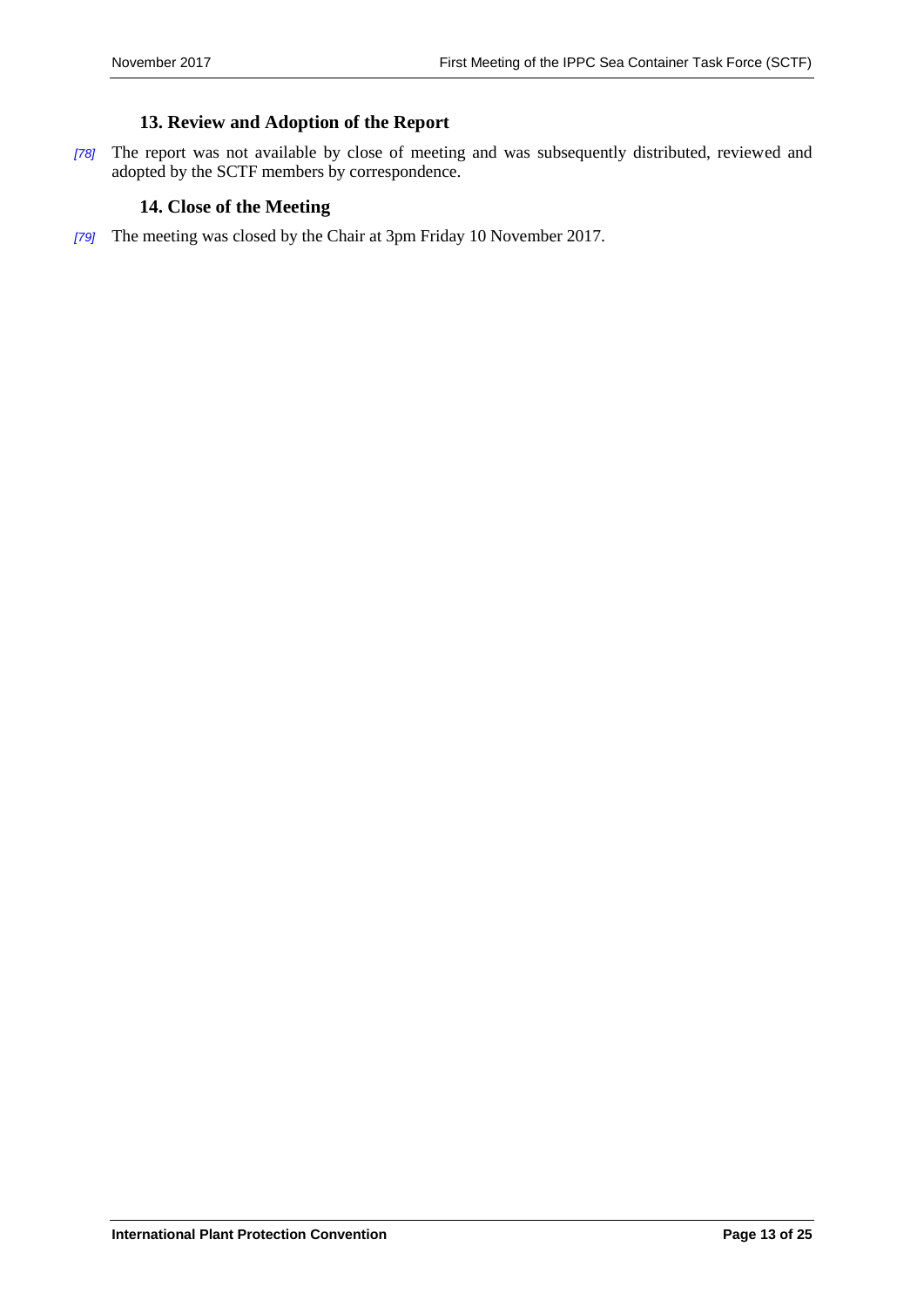# <span id="page-13-0"></span>**APPENDIX 1 - Agenda**

# **THE 1 ST MEETING OF THE IPPC SEA CONTAINERS TASK FORCE (SCTF)**

# *9:00 - 16:00, 6-10 November 2017 Cypress Hotel***, Shanghai, China**

# **AGENDA**

*(Updated 2017-11-01)*

Field Trip - Yangshan Port in Shanghai - 9 November, Thursday

|     | <b>Agenda Item</b>                                                                                                                               | <b>Document No.</b> | <b>Presenter</b>                   |  |  |
|-----|--------------------------------------------------------------------------------------------------------------------------------------------------|---------------------|------------------------------------|--|--|
|     | 8:30-09:00, Monday 6th November - Registration of the Participants                                                                               |                     |                                    |  |  |
| 1.  | <b>Opening of the Meeting</b>                                                                                                                    |                     | Xia                                |  |  |
| 1.1 | Opening remarks from the IPPC Secretariat                                                                                                        |                     | Xia                                |  |  |
| 1.2 | Welcome remarks from CIQ, Shanghai, China                                                                                                        |                     | Yucheng Zeng                       |  |  |
| 1.3 | Welcome remarks from AQSIQ, Shanghai,<br>China                                                                                                   |                     | Yijuan Li                          |  |  |
| 1.4 |                                                                                                                                                  |                     |                                    |  |  |
| 2.  | <b>Meeting Arrangements</b>                                                                                                                      |                     | Xia                                |  |  |
| 2.1 | Introduction of the participants                                                                                                                 |                     | Participants                       |  |  |
| 2.2 | Election of the Chairperson                                                                                                                      |                     | Xia                                |  |  |
| 2.3 | Election of the Rapporteur                                                                                                                       |                     | Chairperson                        |  |  |
| 2.4 | Adoption of the Agenda                                                                                                                           | 01_SCTF_2017_Nov    | Chairperson                        |  |  |
| 3.  | <b>Administrative Matters</b>                                                                                                                    |                     |                                    |  |  |
| 3.1 | Documents list                                                                                                                                   | 02_SCTF_2017_Nov    | Chairperson                        |  |  |
| 3.2 | Participants list                                                                                                                                | 03_SCTF_2017_Nov    | Chairperson                        |  |  |
| 3.3 | Local logistical information and arrangements                                                                                                    | 04_SCTF_2017_Nov    | DG (or DDG) of the<br>CIQ-Shanghai |  |  |
| 4.  | Review of the IPPC SCTF ToR and RoP                                                                                                              | 05 SCTF 2017 Nov    | Chairperson                        |  |  |
|     |                                                                                                                                                  |                     | All participants                   |  |  |
| 5.  | Review of the CPM-12 Decisions and the<br><b>Adopted Complementary Action Plan</b>                                                               | 06_SCTF_2017_Nov    | <b>Marie Claude Forest</b>         |  |  |
| 6.  | Update of Current CPs/NPPOs, RPPOs,<br>Regional and International organizations<br>Initiatives on Sea Container phytosanitary<br>risk management |                     |                                    |  |  |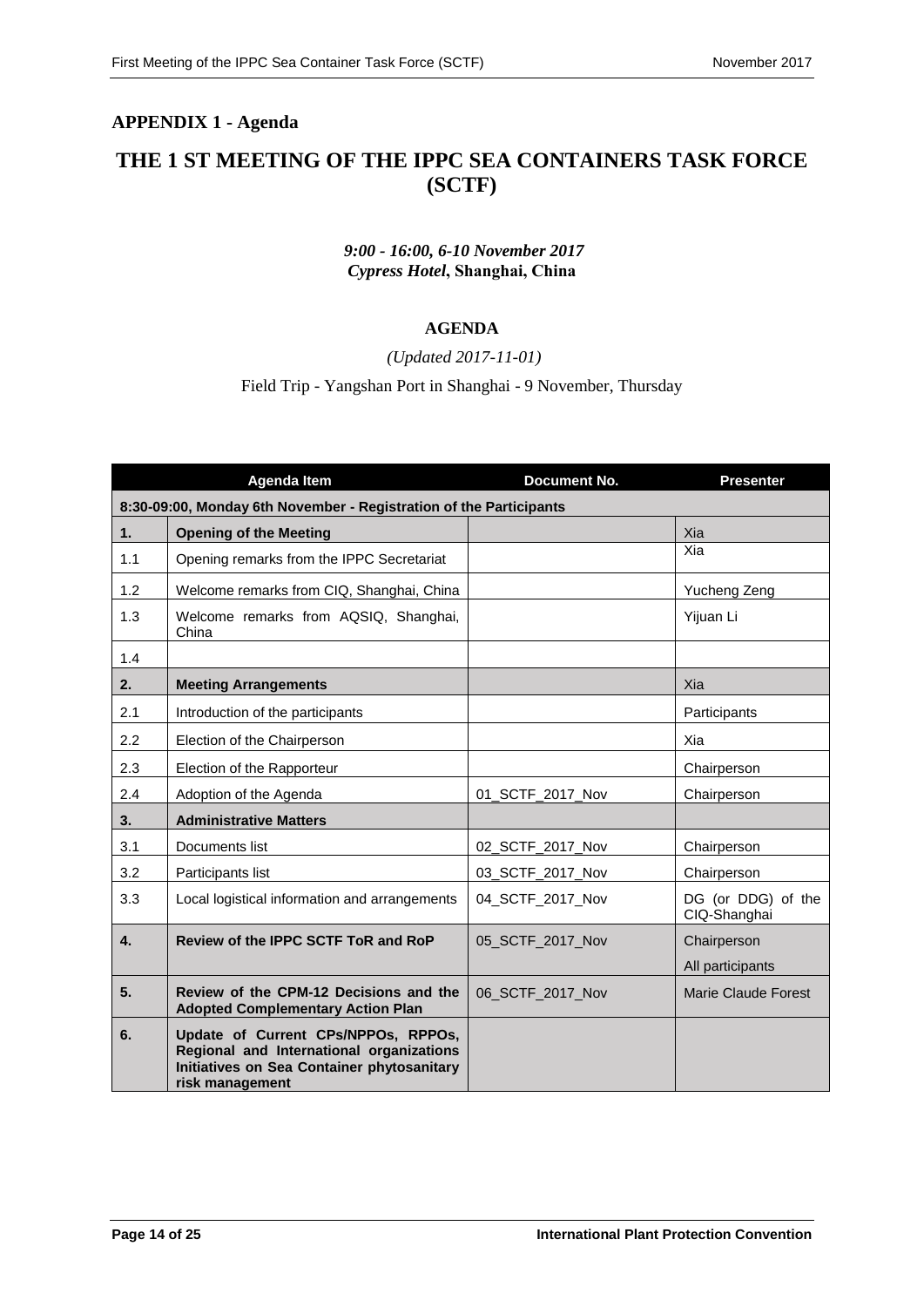|     | <b>Agenda Item</b>                                                                                              | <b>Document No.</b>                                                                                                                                                                                                                               | <b>Presenter</b>                |
|-----|-----------------------------------------------------------------------------------------------------------------|---------------------------------------------------------------------------------------------------------------------------------------------------------------------------------------------------------------------------------------------------|---------------------------------|
| 6.1 | The New Zealand:                                                                                                |                                                                                                                                                                                                                                                   |                                 |
|     | Zealand's<br>Sea<br>Container<br>New<br>Hygiene System in the Pacific                                           | 08_SCTF_2017_Nov                                                                                                                                                                                                                                  | Waghorn                         |
|     | New Zealand's Sea Container Import<br>System                                                                    | 09_SCTF_2017_Nov                                                                                                                                                                                                                                  | Waghorn                         |
|     | Aspects of a basic system for clean<br>$\overline{\phantom{a}}$<br>sea containers from New Zealand              | 07_SCTF_2017_Nov                                                                                                                                                                                                                                  | Hedley                          |
| 6.2 | The North American Sea Container Initiative                                                                     | Presentation                                                                                                                                                                                                                                      | <b>Beltz</b>                    |
| 6.3 | Positive action to address potential risks of the<br>spread of pests associated with sea<br>containers in China | Presentation                                                                                                                                                                                                                                      | GU                              |
| 6.4 | Australia's Offshore Sea Container Risk<br>Management initiative                                                | Presentation                                                                                                                                                                                                                                      | Karri                           |
| 6.5 | Kenya perspectives on Sea Container<br>Management and initiatives                                               |                                                                                                                                                                                                                                                   | Makathima                       |
| 6.6 | <b>WCO Initiatives Related to Sea Containers</b>                                                                | Presentations                                                                                                                                                                                                                                     | Hesselink                       |
| 6.7 | <b>WB Initiatives Related to Sea Containers</b>                                                                 |                                                                                                                                                                                                                                                   | <b>TBD</b>                      |
| 6.8 | <b>IMO Initiatives Related to Sea Containers</b>                                                                |                                                                                                                                                                                                                                                   | <b>TBD</b>                      |
| 6.9 | Any other CP/NPPO, RPPO or International<br>Organisation initiative.                                            |                                                                                                                                                                                                                                                   | <b>TBD</b>                      |
| 7.  | Background information on Container<br><b>Logistics</b>                                                         | Presentation                                                                                                                                                                                                                                      | <b>Rysz</b>                     |
| 8.  | <b>Container Cleanliness: The CTU Code and</b><br><b>Industry Guidelines</b>                                    | Presentation<br>IMO/ILO/UNECE Code of<br>Practice for Packing of Cargo<br><b>Transport Units (CTU Code)</b><br>Informative material related to<br>the IMO/ILO/UNECE Code of<br>Practice for Packing of Cargo<br><b>Transport Units (CTU Code)</b> | Kjaer                           |
| 9.  | Development of the IPPC SCTF Five-Year<br><b>Action Plan</b>                                                    |                                                                                                                                                                                                                                                   | Chairperson<br>All participants |
| 10. | Development of the IPPC SCTF work plan<br>and proposed budget for 2018                                          |                                                                                                                                                                                                                                                   | Chairperson<br>All participants |
| 11. | <b>Any Other Business</b>                                                                                       |                                                                                                                                                                                                                                                   | All participants                |
| 12. | Date and Venue of the Next Meeting                                                                              |                                                                                                                                                                                                                                                   | Chairperson                     |
| 13. | <b>Review and Adoption of the Report</b>                                                                        |                                                                                                                                                                                                                                                   | Chairperson                     |
| 14. | <b>Close of the Meeting</b>                                                                                     |                                                                                                                                                                                                                                                   | Chairperson                     |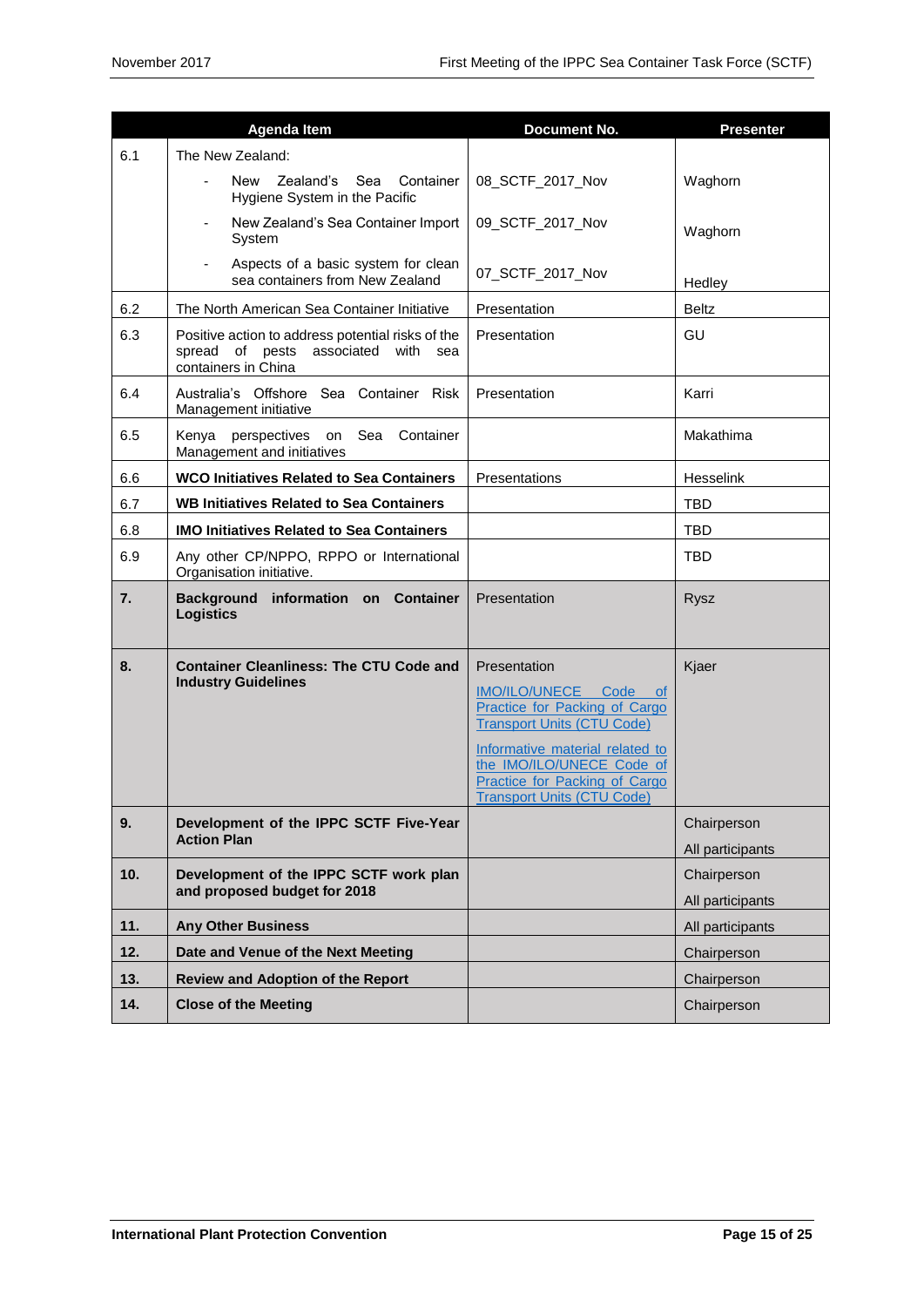# <span id="page-15-0"></span>**APPENDIX 2 – List of Documents**

# **1 ST MEETING OF THE SEA CONTAINERS TASK FORCE (SCTF)**

*9:00 - 16:00, 6-10 November 2017 Cypress Hotel, Shanghai, China*

# **LIST OF DOCUMENTS**

| <b>Document No.</b> | Agenda<br>item | <b>Document title</b>                                                                                           | Date posted/<br><b>Distributed</b> |
|---------------------|----------------|-----------------------------------------------------------------------------------------------------------------|------------------------------------|
| 01_SCTF_2017_Nov    | 1.1            | Provisional Agenda                                                                                              | 2017/10/17                         |
| 02_SCTF_2017_Nov    | 3.1            | List of Documents                                                                                               | 2017/10/17                         |
| 03_SCTF_2017_Nov    | 3.2            | <b>List of Participants</b>                                                                                     | 2017/10/17                         |
| 04_SCTF_2017_Nov    | 3.3            | Local Information                                                                                               | 2017/10/17                         |
| 05_SCTF_2017_Nov    | 4              | Terms of Reference and Rules of Procedure of the<br>Sea Container Task Force (SCTF)                             | 2017/10/17                         |
| 06_SCTF_2017_Nov    | 5              | Complementary Action Plan for Assessing and<br>Managing the Pest Threats Associated with Sea<br>Containers      | 2017/10/17                         |
| 07_SCTF_2017_Nov    | 6.1            | A Basic System For Clean Sea Containers                                                                         | 2017/10/27                         |
| 08_SCTF_2017_Nov    | 6.1            | New Zealand's Sea Container Hygiene System In<br>The Pacific.                                                   | 2017/10/31                         |
| 09_SCTF_2017_Nov    | 6.1            | New Zealand's Sea Container Import System                                                                       | 2017/10/31                         |
| Presentation        | 7.0            | Logistics of movement of Sea Containers                                                                         | 2017/10/27                         |
| Presentation        | 6.4            | Australia's<br>Containers<br>offshore<br>Sea<br>risk<br>management                                              | 2017/10/27                         |
| Presentation        | 8.0            | The CTU code and joint industry guidelines                                                                      | 2017/10/27                         |
| Presentation        | 6.3            | Positive action to address potential risks of the<br>spread of pests associated with sea containers in<br>China | 2017/10/27                         |
| Presentation        | 6.6            | <b>WCO General Information</b>                                                                                  | 2017/11/02                         |
| Presentation        | 6.6            | WCO and Container Convention                                                                                    | 2017/11/02                         |
| Presentation        | 6.6            | Introduction to SAFE Framework                                                                                  | 2017/11/02                         |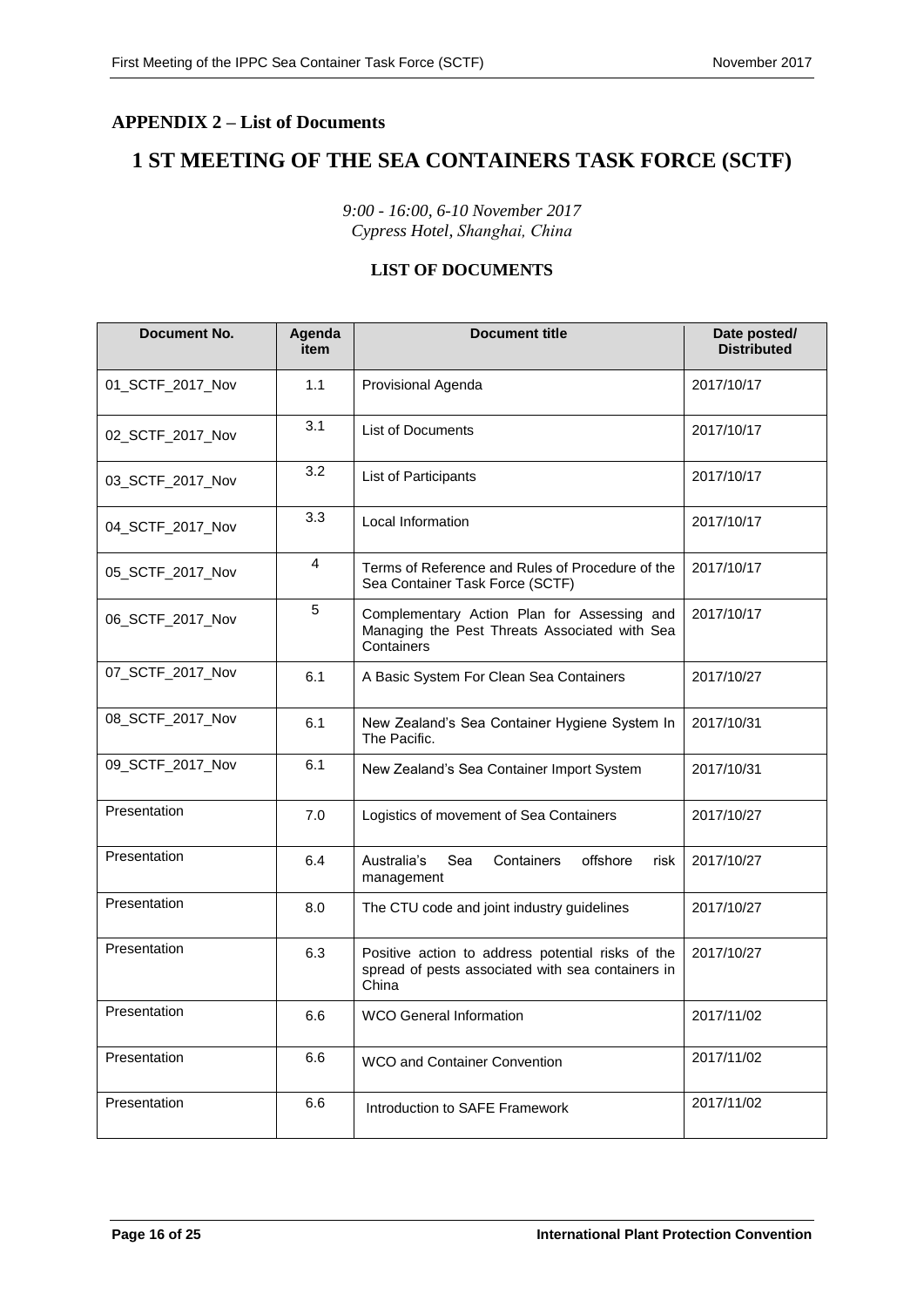| Document No. | Agenda<br>item | <b>Document title</b>                       | Date posted/<br><b>Distributed</b> |
|--------------|----------------|---------------------------------------------|------------------------------------|
|              |                | <b>SCTF</b> membership                      | 2017/09/06                         |
|              |                | CPM Special Topic 2016 - Sea Containers     | 2017/09/06                         |
|              |                | <b>CPM Recommendation on Sea Containers</b> | 2017/10/23                         |
|              |                | Sea Container - IPP webpage                 | 2017/10/23                         |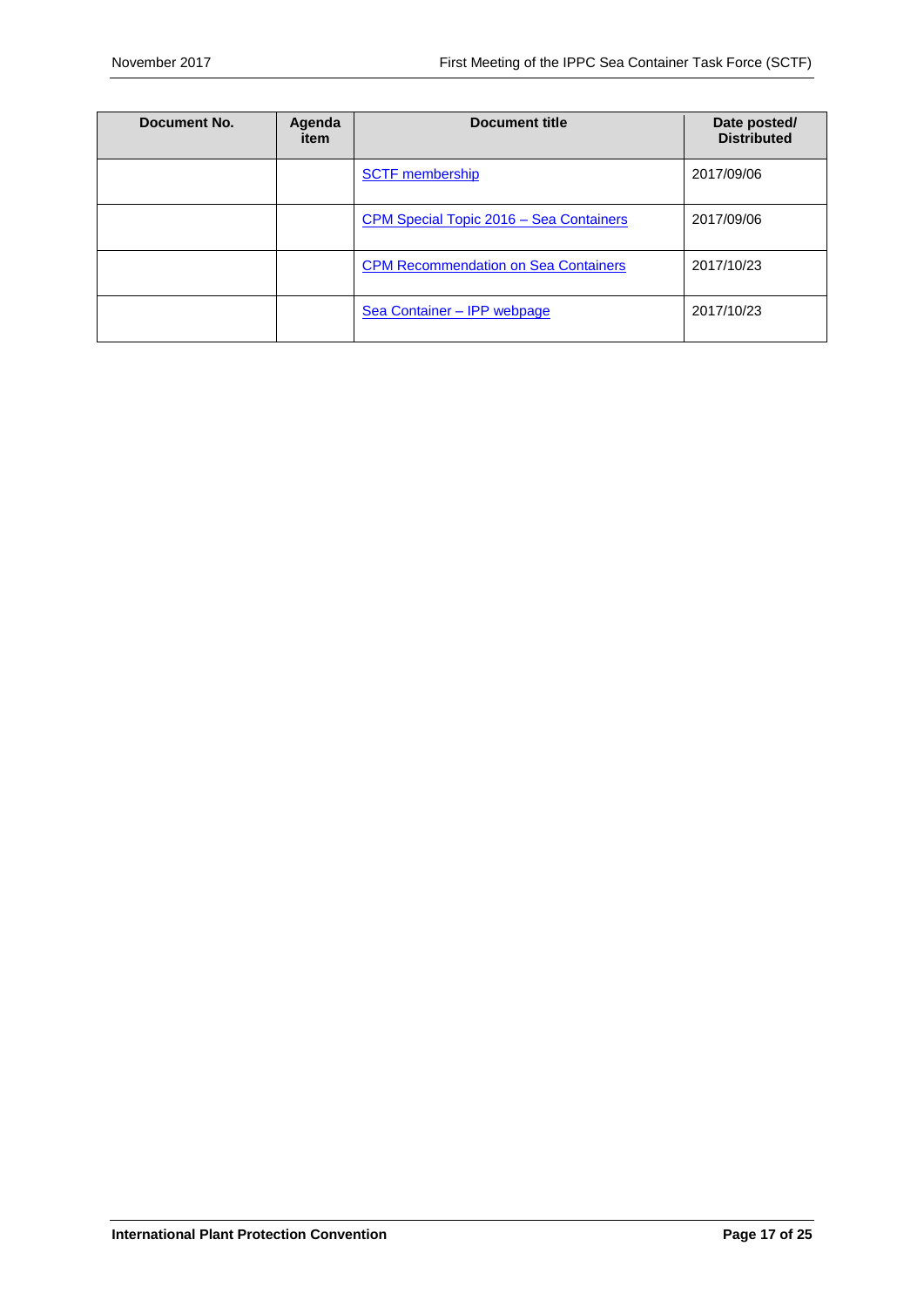# <span id="page-17-0"></span>**APPENDIX 3 – List of Participants**

# **THE 1ST MEETING OF THE IPPC SEA CONTAINERS TASK FORCE (SCTF)**

# **Participants List (in attendance)**

| <b>Participant</b><br>role                                     | Name, mailing, address, telephone                                                                                                                                                                                                                                                                           | <b>Email address</b>                         |  |  |  |
|----------------------------------------------------------------|-------------------------------------------------------------------------------------------------------------------------------------------------------------------------------------------------------------------------------------------------------------------------------------------------------------|----------------------------------------------|--|--|--|
| <b>SCTF Coordinator</b>                                        |                                                                                                                                                                                                                                                                                                             |                                              |  |  |  |
| <b>SCTF</b><br>Coordinator                                     | <b>Mr. Mike Downes</b><br>Independent Consultant / SCTF Coordinator<br>14 Carlisle Street, Waimate 7924,<br><b>NEW ZEALAND</b><br>Tel: +64 21 255 9704                                                                                                                                                      | michael.downes732@gmail.c<br>om              |  |  |  |
| <b>Core members</b>                                            |                                                                                                                                                                                                                                                                                                             |                                              |  |  |  |
| <b>CPM</b><br><b>Bureau</b><br>member                          | <b>Ms. Marie-Claude FOREST</b><br>(SCTF Chairperson)<br>National Manager and International Standards Adviser<br><b>Plant Protection Division</b><br>Canadian Food Inspection Agency<br>59 Camelot Drive Ottawa, Ontario<br>K1A 0Y9, CANADA<br>Tel: +1 613 773 7235                                          | Marie-<br>Claude.Forest@inspection.gc.<br>ca |  |  |  |
| Representative<br>of the IC                                    | <b>Mr. Mamoun ALBAKRI</b><br>(SCTF Vice Chairperson)<br>Head of Phytosanitary Laboratories, Jordan Ministry of<br>Agriculture.<br>P. O. Box 8374, Amman, JORDAN<br>Tel: +96 27990 63228                                                                                                                     | mambakri@email.com                           |  |  |  |
| Contracting<br>party<br>member:<br>United States<br>of America | Ms. Wendolyn (Wendy) BELTZ<br>National Field Operations Director, United States<br>Department of Agriculture-Animal and Plant Health<br>Inspection Service, Plant Protection and Quarantine.<br>2150 Centre Avenue, Building B, Fort Collins, CO<br>80526, UNITED STATES OF AMERICA<br>Tel: +1 970 494 7564 | wendolyn.beltz@aphis.usda.g<br>OV            |  |  |  |
| Contracting<br>party<br>member: China                          | Ms. Guanghao GU<br>Deputy<br>Director,<br>Airport<br>Shenzhen<br>Entry-Exit<br>Inspection & Quarantine Bureau.<br>1011 Hangzhangyi Road, Bao'an District, Shenzhen<br>City, Guangdong Province, PEOPLES' REPUBLIC OF<br><b>CHINA</b><br>Tel: + 86 755 2750 0984                                             | gugh@szciq.gov.cn                            |  |  |  |
| Contracting<br>party member:<br>Australia                      | <b>Mr. Rama KARRI</b><br>Pathways<br>Assistant<br>Director,<br>Cargo<br>Team,<br>Compliance Division, Department of Agriculture and<br>Water Resources.<br>7 London Circuit, Canberra, ACT 2601, AUSTRALIA<br>Tel: +61 6272 5737                                                                            | rama.karri@agriculture.gov.au                |  |  |  |
| Contracting<br>party<br>member:<br>Kenya                       | <b>Mr. Frederick MAKATHIMA</b><br>Senior Inspector, Kenya Plant Health Inspectorate<br>Service (KEPHIS)<br>P.O. Box 80126-80100 Mombasa, KENYA<br>Tel: + 25 4722 560 936                                                                                                                                    | makathima@kephis.org                         |  |  |  |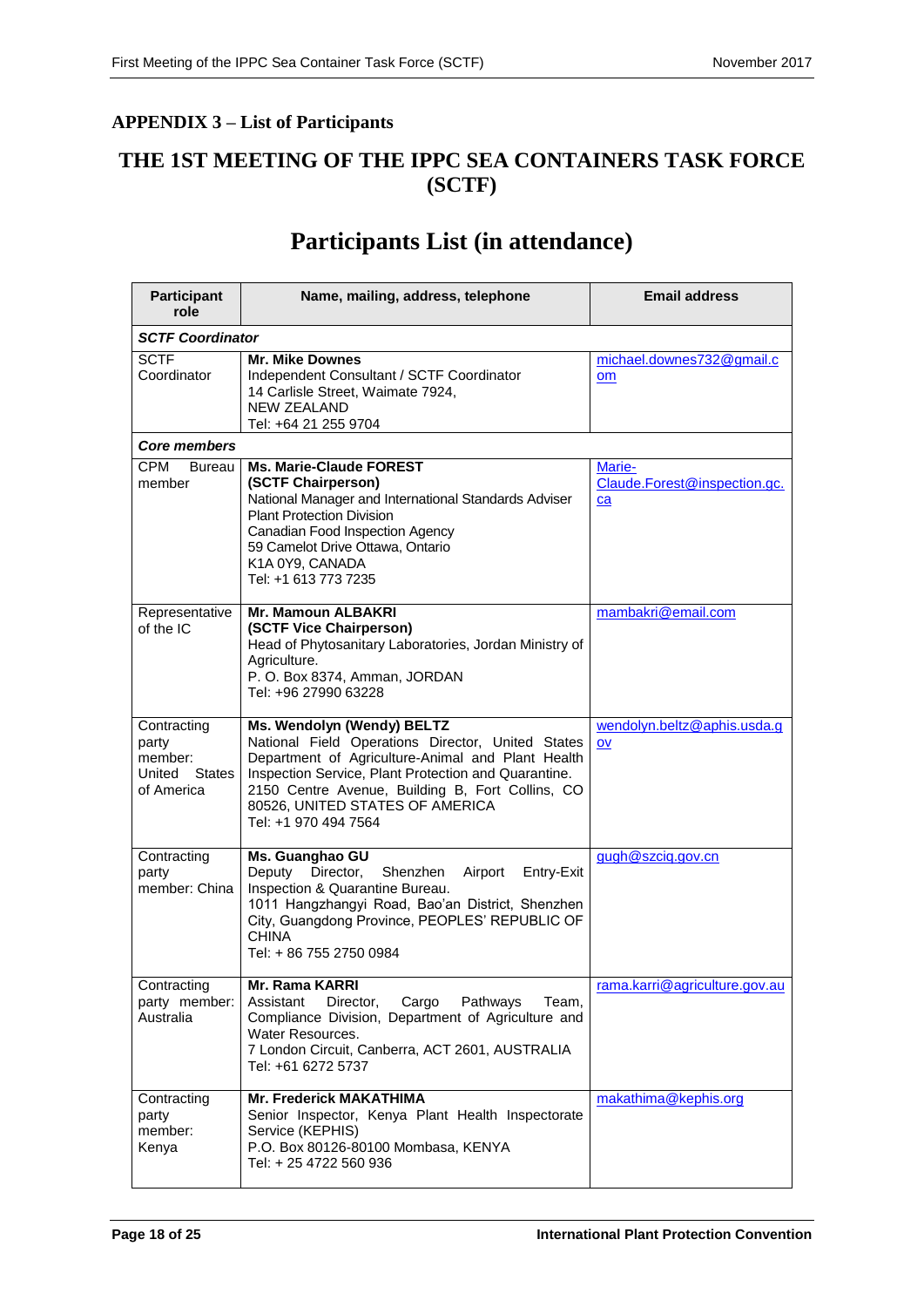| <b>Participant</b><br>role                      | Name, mailing, address, telephone                                                                                                                                                                                                                                            | <b>Email address</b>               |  |  |  |  |
|-------------------------------------------------|------------------------------------------------------------------------------------------------------------------------------------------------------------------------------------------------------------------------------------------------------------------------------|------------------------------------|--|--|--|--|
| Representative<br>of the RPPOs                  | <b>Ms. Sina WAGHORN</b><br>Senior Advisor, Biosecurity and Environment Group,<br>New Zealand Ministry for Primary Industries (MPI).<br>14 Sir William Pickering Drive, Christchurch, NEW<br>ZEALAND<br>Tel: +64 3943 3234                                                    | sina.waghorn@mpi.govt.nz           |  |  |  |  |
| Representative<br>of the WCO                    | Mr. Theo HESSELINK<br>Facilitation<br>Technical Officer, Compliance<br>and<br>Directorate, World Customs Organization.<br>Rue du Marché, 30, B-1210 Brussels, BELGIUM<br>Tel: +32 0 2209 9356                                                                                | theo.hesselink@wcoomd.org          |  |  |  |  |
| <b>Invited experts</b>                          |                                                                                                                                                                                                                                                                              |                                    |  |  |  |  |
| Expert from ex-<br>SC EWG for<br>sea containers | Mr. Nicolaas (Nico) Maria HORN<br>Senior Officer Plant Health, Netherlands Food and<br>Consumer Product Safety Authority (NVWA), National<br>Plant Protection Organization (NPPO)<br>P.O. Box 9102 6700 HC, Wageningen,<br>THE.<br><b>NETHERLANDS</b><br>Tel: +31 65199 8151 | n.m.horn@nvwa.nl                   |  |  |  |  |
| Expert                                          | Mr. John HEDLEY<br>(Rapporteur)<br>Principal Advisor, International Policy and Trade,<br>Ministry for Primary Industries (MPI)<br>25 Terrace, Wellington 6011, NEW ZEALAND<br>Tel: +64 4 894 0428                                                                            | john.hedley@mpi.govt.nz            |  |  |  |  |
| Expert<br>from<br>WB.                           | <b>Ms. Theresa Morrissey</b><br>Tel: +64 212770086                                                                                                                                                                                                                           | Theresa.morrissey.nz@gmail.co<br>m |  |  |  |  |
| Expert<br>from<br>COA                           | <b>Mr. Brian RYSZ</b><br>Senior Global Equipment Manager, Maersk Line, The<br>Maersk Group, Esplanaden 50, 1098 Copenhagen K,<br><b>DENMARK</b><br>Tel: +45 3363 3063                                                                                                        | brian.rysz@maersk.com              |  |  |  |  |
|                                                 | <b>Representative of IPPC Secretariat</b>                                                                                                                                                                                                                                    |                                    |  |  |  |  |
| <b>IPPC</b> Secretary                           | Mr. Jingyuan Xia<br>International Plant Protection Convention Secretariat<br>Viale delle Terme di Caracalla, 00153 Rome, Italy<br>Tel: +39 06 57056988                                                                                                                       | jingyuan.xia@fao.org               |  |  |  |  |
| <b>Observers</b>                                |                                                                                                                                                                                                                                                                              |                                    |  |  |  |  |
| AQSIQ, China                                    | Mr. Jun Luo<br>Deputy Director, Department of Supervision on Animal<br>and Plant Quarantine, AQSIQ, China<br>No.9 Madian Road East, Beijing, China<br>Tel: +86 158 0117 9789                                                                                                 | luoj@aqsiq.gov.cn                  |  |  |  |  |
| AQSIQ, China                                    | Mr. Bing Yuan<br>Deputy Section Chief, Clearance Dept,<br>Ningbo<br>Inspection and Quarantine Bureau, China<br>No.9 Mayuan Road, Ningbo, China<br>Tel.: +86 135 6748 8460                                                                                                    | nickyuan99@163.com                 |  |  |  |  |
| AQSIQ, China                                    | Mr. Shuhui Zhou<br>Section Chief, animal and plant quarantine dept.,<br>Shanghai Inspection and Quarantine Bureau, China<br>No.1208, Minsheng Road, Pudong New Area,<br>Shanghai, China<br>Tel.: +86 13818943326                                                             | zhoushuhui@shciq.gov.cn            |  |  |  |  |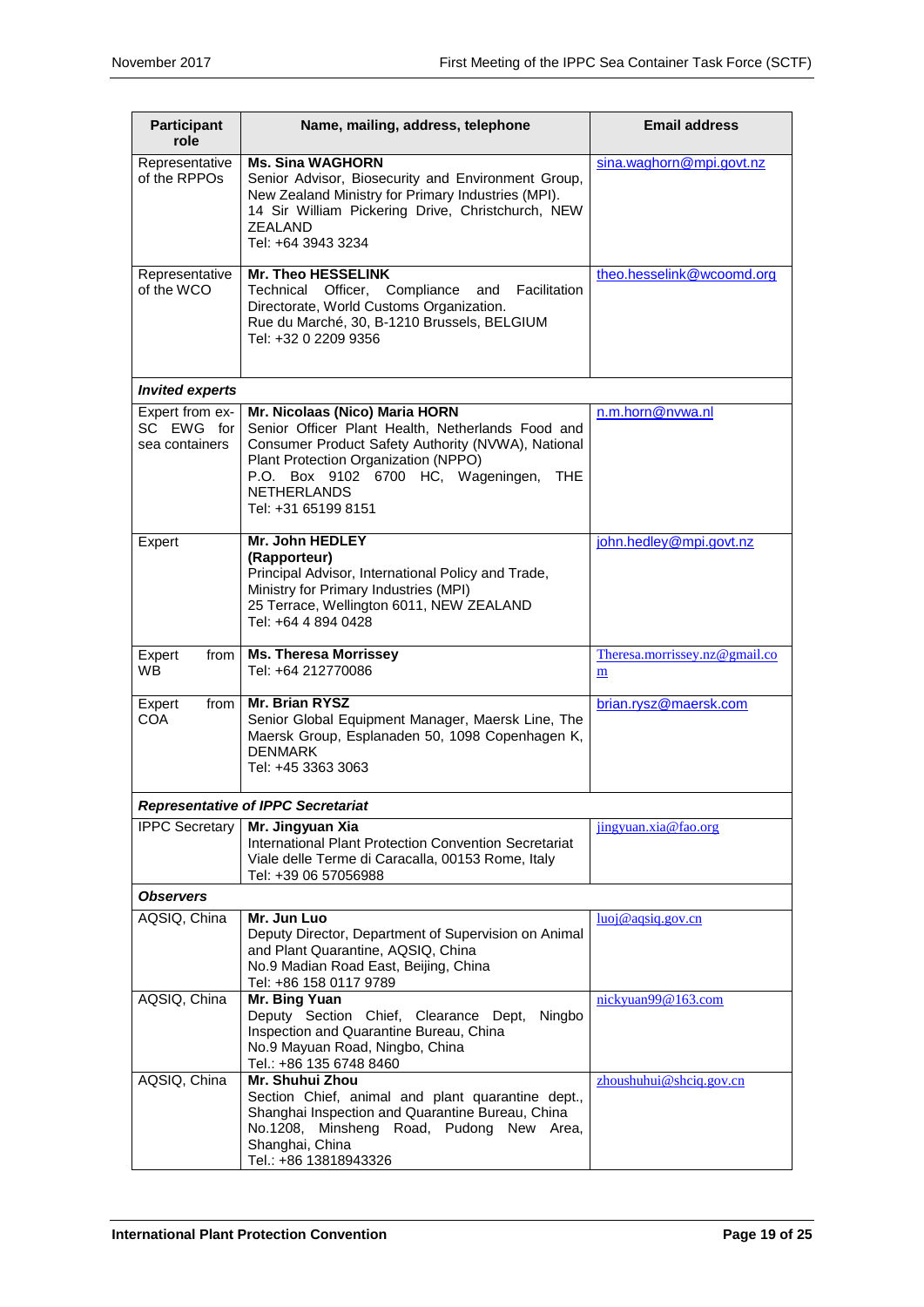# <span id="page-19-0"></span>**APPENDIX 4 – Flow of Sea Containers**



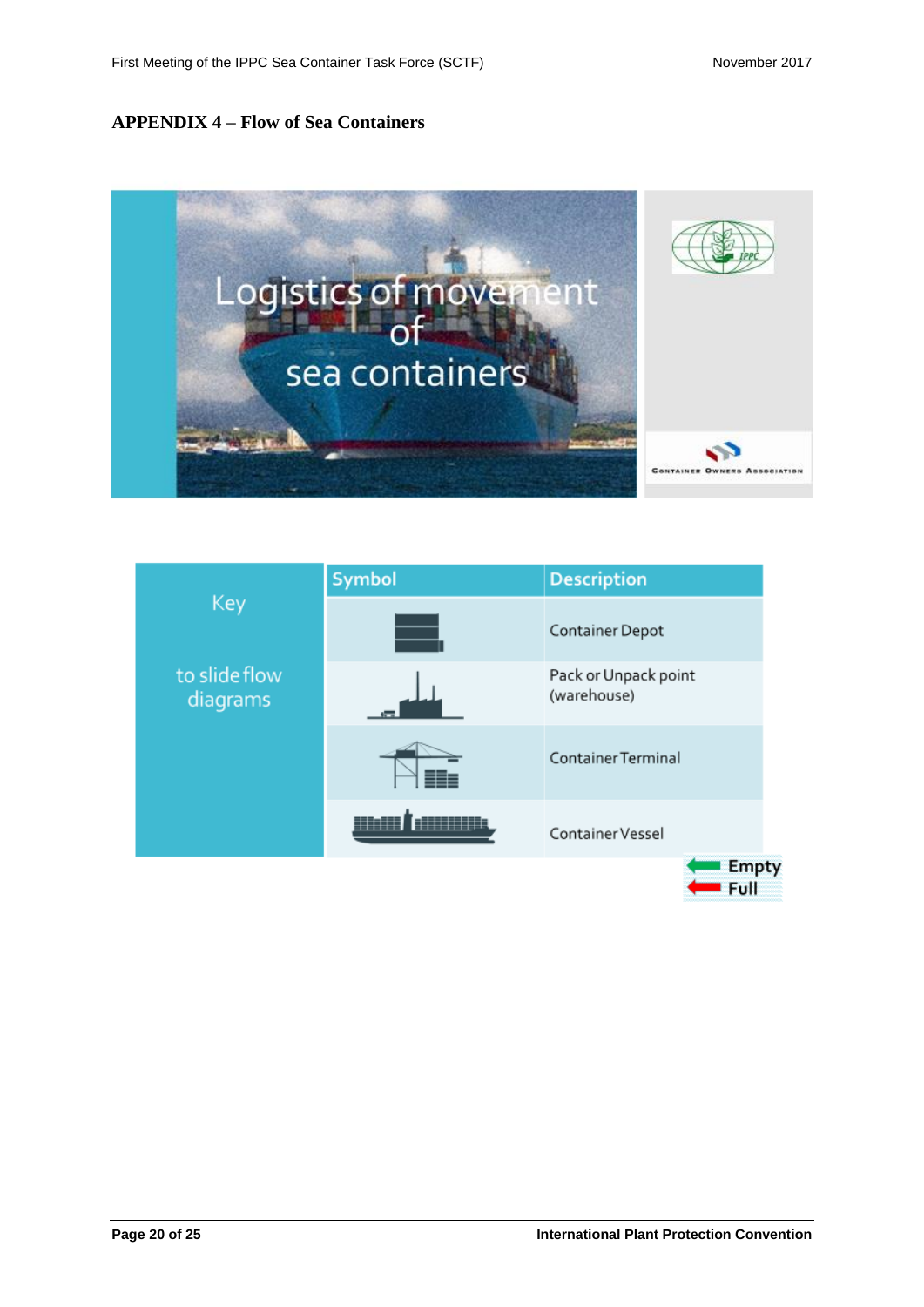

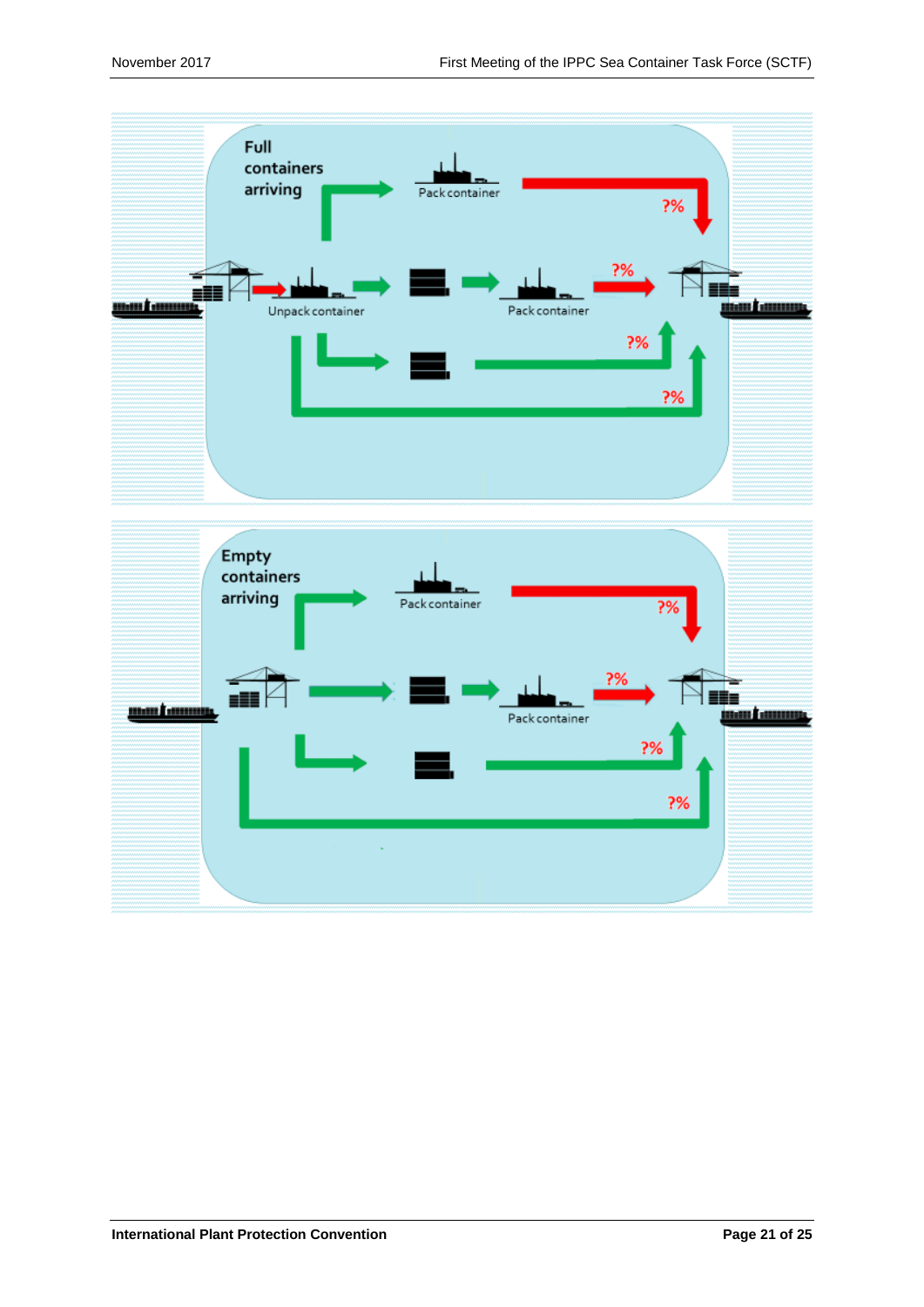# <span id="page-21-0"></span>**APPENDIX 5 – The five-year action plan agreed by the SCTF**

#### **The five-year action plan**

#### **Year 1**

Establishment of SCTF

- Inaugural meeting
- Initial action plan assigned
- IC meeting agreement for and subsequent calls for information

#### 1<sup>st</sup> report

Update membership

o/c Bureau meeting for approval

#### **Year 2**

- Establishment of publicly accessible Sea Container and SCTF pages on the IPP
- Data collection industry/NPPOs
- Alignment of industry container cleaning guidelines
- Develop joint how-to guidelines
- Receive existing NPPO data. Consolidate for review/analysis
- Work with IC/Secretariat to have actions for NPPO reports or CTU implementation/achievement – advocate work at SCTF at CPM-13 and subsequently
- Create a calendar of industry events for NPPO attendance
- Industry awareness/profile raising SCTF member attendance
- Setting up mechanism for best practice sharing and fostering communication between NPPOs and RPPOs
- Presentation at TC-RPPOs annual meeting
- Production and distribution of outreach material
- Separate Calendar of industry events for SCTF members attendance including IMO meetings
- Translation of material
- Pilot AEO and WB/WCO management
- Receive and analyse results of call to establish regulatory basis for NPPO inspections and actions, subsequent recommendation to IC and CPM
- Report to IC and CPM.
- Create success criteria.

#### **Year 3**

- Data collection
- Communication / awareness activities including RPPOs at the regional level
- Prepare material for 2020 International Year of Plant Health (IYPH).
- Review material available to NPPOs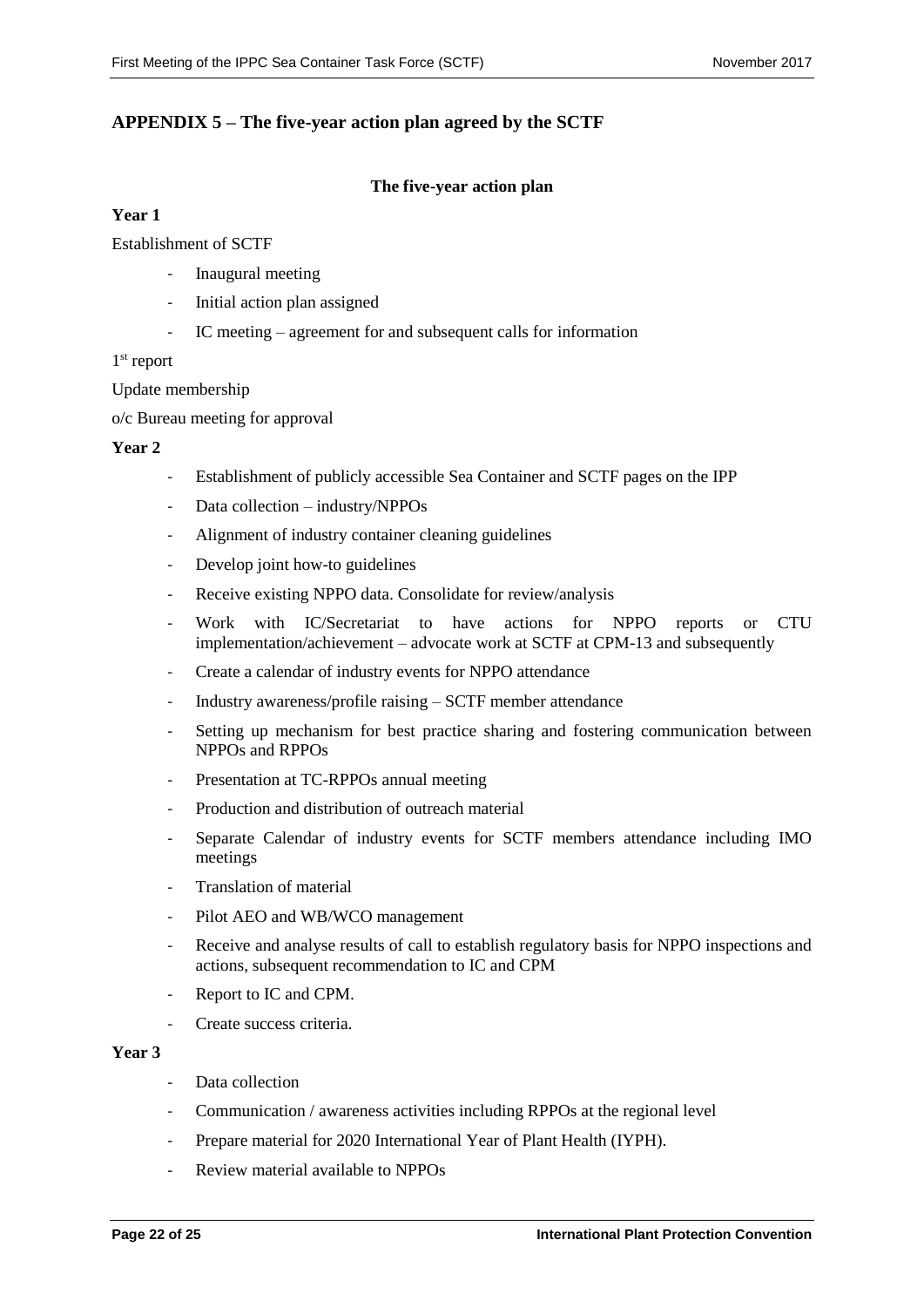- Assess update / success requirements provisional go/no go
- Plan for alternate action based on result …standard or?
- Plan for future requirements e.g. data exchange
- Early warning to IC and CPM as appropriate
- Recommendation to design changes to sea containers to minimize contamination.

#### **Year 4**

- Continue awareness …with continued involvement from NPPOs and RPPOs
- Continue monitoring and data collection/analysis
- Go/no go recommendation to IC and CPM future action
- Final data collection /analysis. Report to SCTF annual meeting
- Elicit information from RPPOs.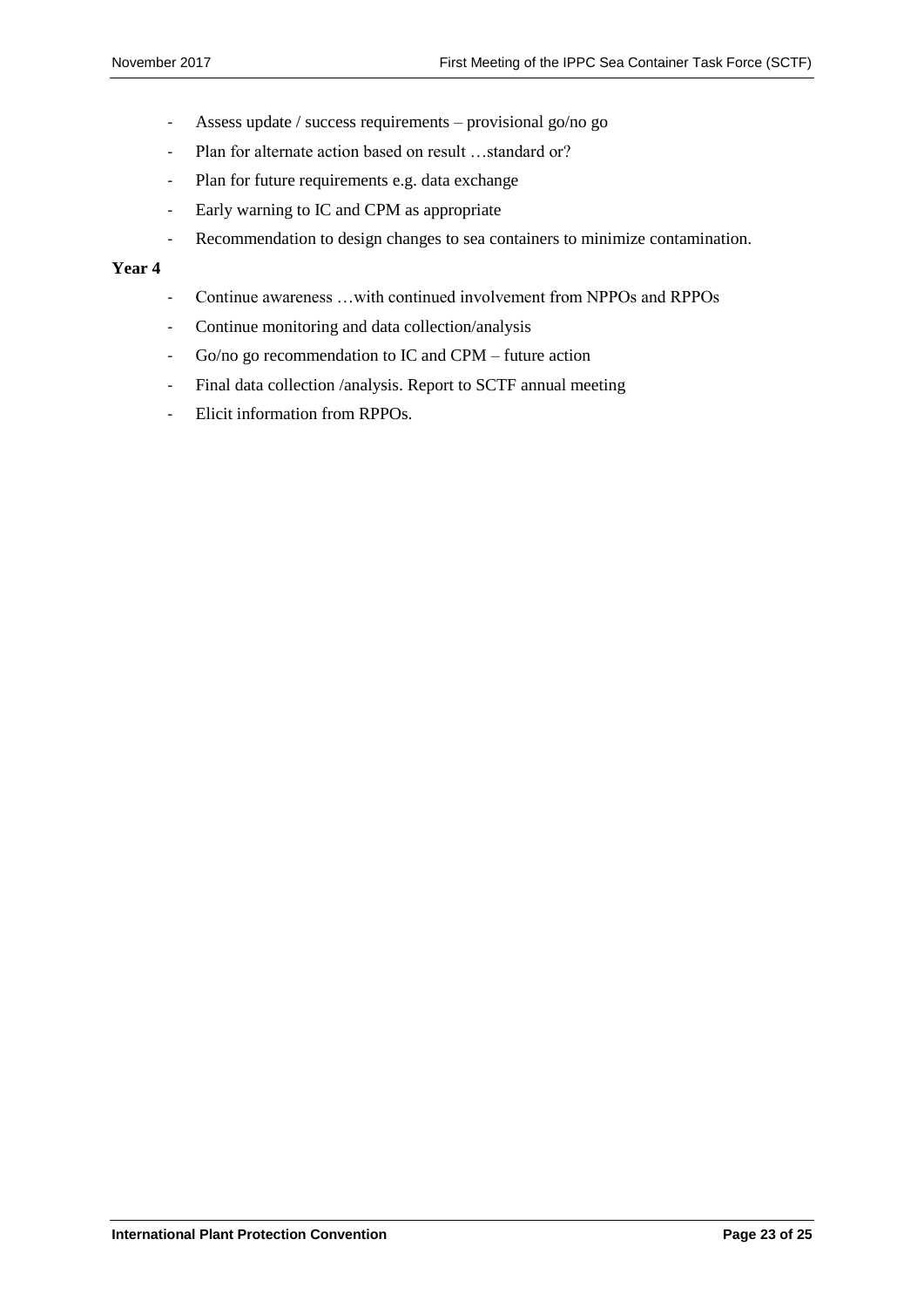# <span id="page-23-0"></span>**APPENDIX 6 – The SCTF 2018 Work Plan**

#### **The SCTF 2018 Work Plan with Action Items**

With respect to monitoring uptake and efficacy of the CTU Code:

o Industry will investigate and implement reporting of numbers of contaminated (Pest contaminated in IPPC terms) containers returned or positioned to container depots. It was agreed that a representative sample consisting of 2 or 3 major shipping lines would serve for this purpose initially with the intention to expand reporting further should it be deemed necessary based on sample findings.

Such reporting will be on a gross basis, that is to say, simply numbers of contaminated containers dealt with. The purpose of this is to provide simple trend monitoring over time, which will enable an assessment of the uptake and effectiveness of the CTU code provisions.

Action: COA, Mr Rysz

Timeline: 12 months

o It is recognised that there are a multitude of Container cleaning guidelines in use within the shipping industry and that some form of alignment with respect to the cleaning of pest contamination is required. Industry will be engaged at various industry forums to encourage acceptance and adoption of the joint Industry Guidelines for Cleaning of Containers and subsequent amendment of existing guidelines where appropriate.

Action: COA, WSC (to be discussed and confirmed)

Timeline: 12 months

o China noted that the IICL Guidelines for Container Cleaning is in common use in Chinese container depots. Inclusion of the Industry Guidelines for Container Cleaning in this document is recognised as highly desirable as, in addition to the cleaning documents above it has widespread industry usage. The IICL should thus be reached out to and requested to include the Industry Guidelines for Container Cleaning in their own documentation.

Action: Mr Downes

Timeline: 12 months

o The Task Force concluded that monitoring by NPPOs to gauge the uptake and effect of the CTU code adoption over time is necessary in addition to Industry cleaning data. It was agreed to request the Implementation Committee (IC) and IPPC Secretariat to make a call to ascertain which NPPOs can provide such data and/or who are currently undertaking such monitoring.

Once the results of the call are received the SCTF will collect data, review the findings and decide which of the above is applicable for baseline and on-going monitoring.

#### Action: Mr Albakri

Timeline: Discuss call request at forthcoming IC meeting in December.

o The Task Force recognised that, subsequent to the call above, other NPPOs may wish to undertake monitoring and reporting and that they should be encouraged to do so. To assist in this it was agreed that guidance on what should be reported and a suitable format to do so would be useful. This is to be developed and made available on the SCTF website.

Action: Mr Karri

Timeline: 2 months for consultation and reporting template agreement

With respect to Communication/Increasing Awareness